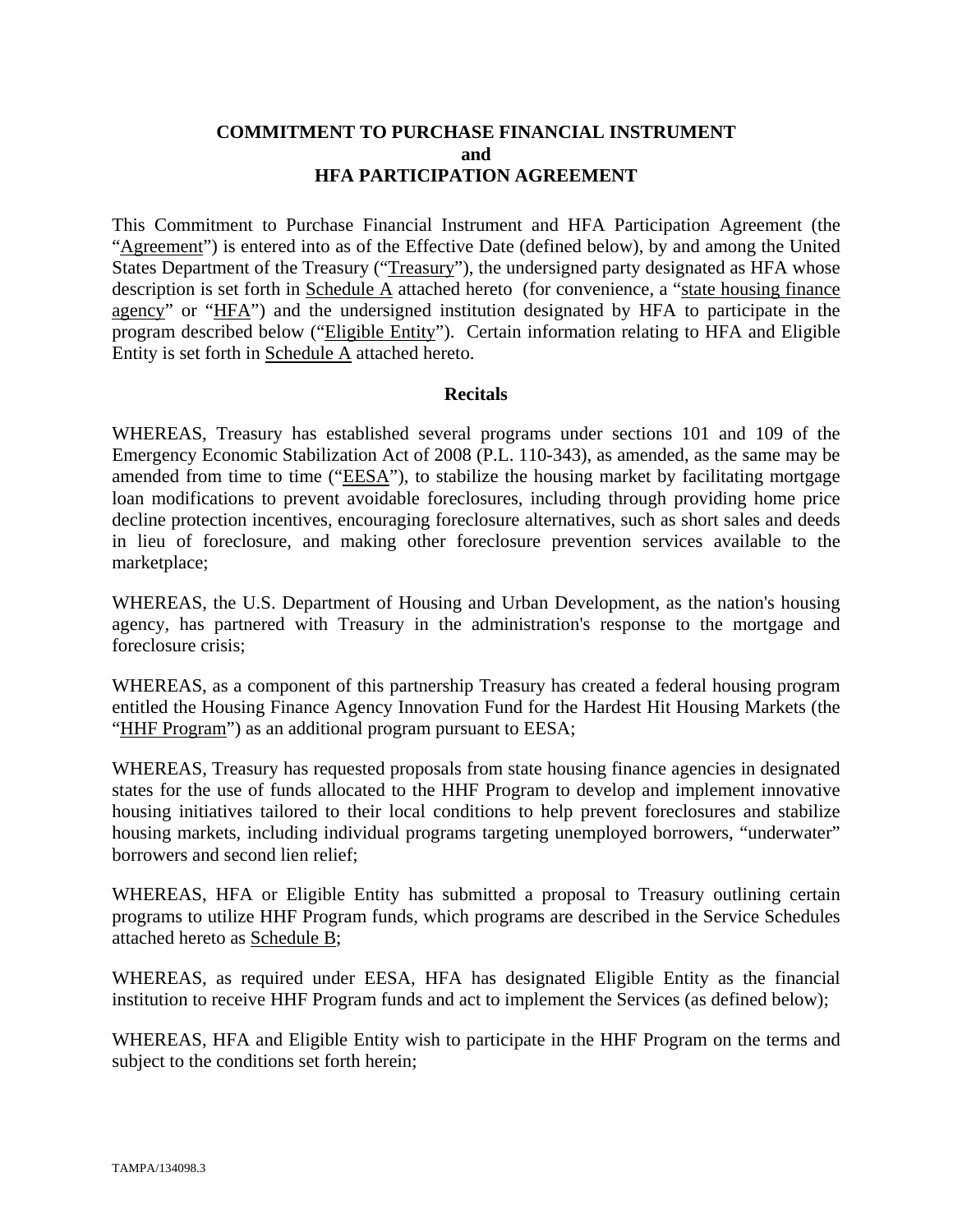Accordingly, in consideration of the representations, warranties, and mutual agreements set forth herein and for other good and valuable consideration, the receipt and sufficiency of which are hereby acknowledged, Treasury, HFA and Eligible Entity agree as follows.

## **Agreement**

## **1. Services**

A. Eligible Entity shall (i) contemporaneously with the execution and delivery of this Agreement, deliver a fully executed Financial Instrument (the "Financial Instrument") to Treasury evidencing its obligations under this Agreement, in the form attached hereto as Exhibit  $\overline{A}$ ; (ii) perform the duties and obligations set forth in this Agreement and the Financial Instrument; and (iii) provide and perform (or engage qualified vendors to provide and perform) the Services described in the Service Schedules (as defined below).

B. Contemporaneously with the execution and delivery of this Agreement, HFA and Eligible Entity shall deliver to Treasury multiple schedules (each a "Service Schedule" and together, the "Service Schedules") describing the services (the "Services") to be performed by Eligible Entity under the HHF Program. The Service Schedules will be numbered sequentially as Service Schedule B-1, Service Schedule B-2, et seq., and are referenced herein, collectively, as Schedule B.

C. Contemporaneously with the execution and delivery of this Agreement, HFA and Eligible Entity shall also deliver to Treasury a budget detailing the administrative expenses necessary to carry out the Services (the "Permitted Expenses"). The budget detailing the Permitted Expenses is attached hereto as Schedule C. Neither HFA nor Eligible Entity shall expend HHF Program funds for administrative expenses in excess of the total amount of the Permitted Expenses (reasonable variances between line items being permitted) without the prior consent of Treasury, which may be withheld in Treasury's sole discretion. Additionally, all administrative expenses paid with HHF Program funds shall be accounted for and are subject to OMB Circular A-87 (revised 5/4/95, as further amended 8/29/97), which can be found at http://www.whitehouse.gov/omb/rewrite/circulars/a087/a087-all.html.

## **2. Representations, Warranties and Covenants**

A. **HFA and Eligible Entity.** HFA and Eligible Entity, each for themselves, make the following representations, warranties and covenants to Treasury and the truth and accuracy of such representations and warranties and compliance with and performance of such covenants are continuing obligations of HFA and Eligible Entity, each as to itself. In the event that any of the representations or warranties made herein cease to be true and correct or HFA or Eligible Entity breaches any of its covenants made herein, HFA or Eligible Entity, as the case may be, agrees to notify Treasury immediately and the same shall constitute an Event of Default hereunder.

(1) HFA and Eligible Entity each represent and warrant that it is in compliance with, and covenants that all Services will be performed in compliance with, EESA and all Federal, state and local laws, regulations, regulatory guidance, statutes, ordinances, codes and requirements, applicable to the provision of the Services by HFA and Eligible Entity,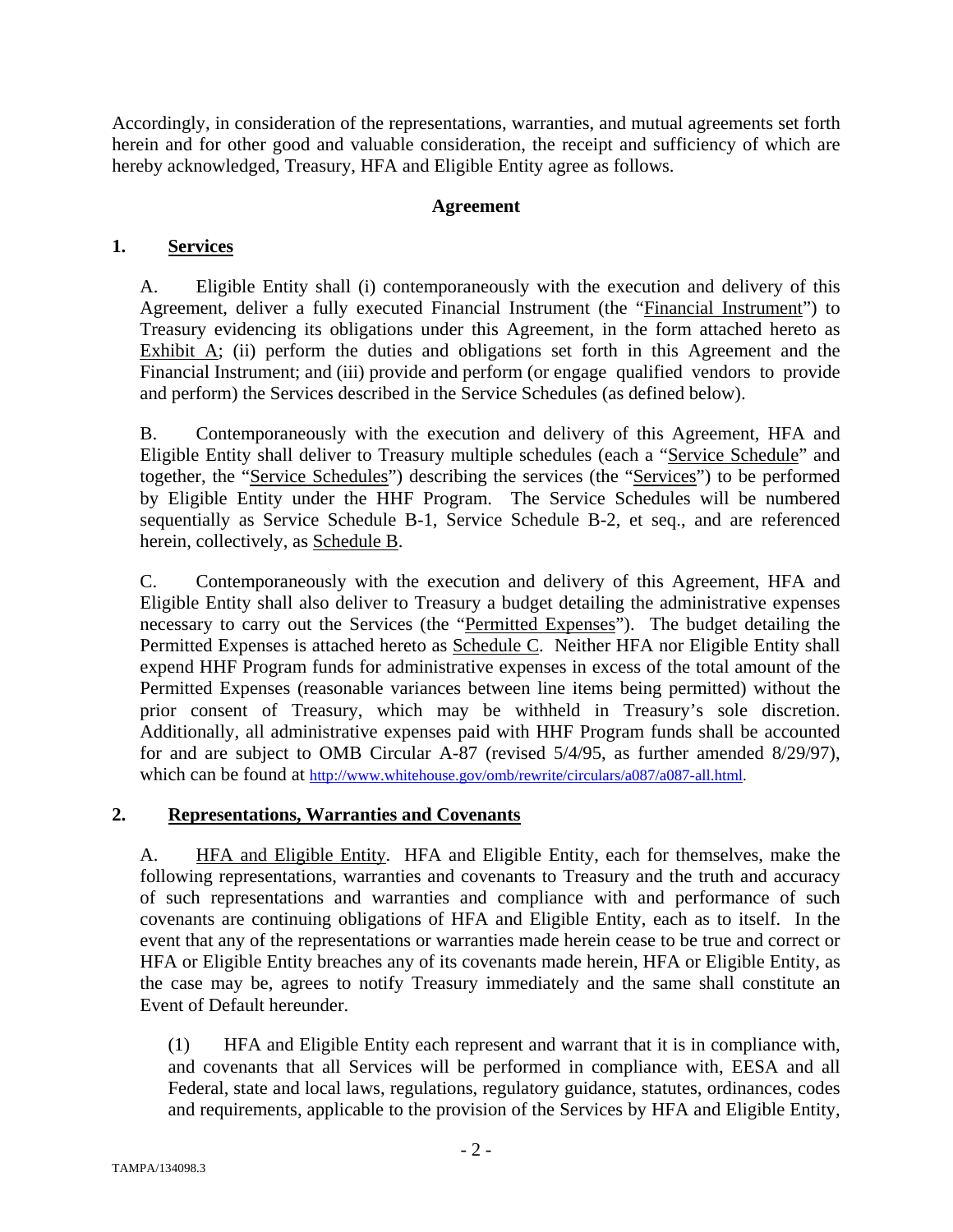or its officers, employees, agents or contractors, including, but not limited to, the Truth in Lending Act, 15 U.S.C. §1601 et seq., the Home Ownership and Equity Protection Act, 15 U.S.C. § 1639, the Federal Trade Commission Act, 15 U.S.C. § 41 et seq., the Equal Credit Opportunity Act, 15 U.S.C. § 701 et seq., the Fair Credit Reporting Act, 15 U.S.C. § 1681 et seq., the Fair Debt Collection Practices Act, 15 U.S.C. § 1692 et seq., the Real Estate Settlement Procedures Act, 12 U.S.C. §2601 et seq., the Fair Housing Act, 42 U.S.C. §3601, the Gramm Leach Bliley Act, 15 U.S.C. §6801-6809, and §§ 114 and 315 of the Fair and Accurate Credit Transactions Act of 2003 (the "FACT Act"), 15 U.S.C. §§ 1681m(e) and 1681c(h), and all other Federal and state laws and regulations applicable thereto, including, without limitation, those designed to prevent unfair, discriminatory or predatory lending practices, tenant rights and licensing (collectively, the "Applicable Laws").

(2) The performance of the Services will not conflict with, or be prohibited in any way by, the Applicable Laws or any agreement or restriction by which HFA or Eligible Entity is bound. Neither HFA nor Eligible Entity is aware of any other legal, financial or other impediments to performing the Services or its obligations under this Agreement, and shall promptly notify Treasury of any such impediments which may impair its ability to perform the Services or its obligations under this Agreement, as applicable. Neither HFA nor Eligible Entity is delinquent on any Federal tax obligation or any other debt owed to the United States or collected by the United States for the benefit of others, excluding any debts or obligations that are being contested by it in good faith.

(3) Neither HFA nor Eligible Entity has received written notice of any action, suit, restraining order, injunction, investigation, proceeding or inquiry at law or in equity, pending or threatened, by or before any judicial, quasi-judicial, legislative or administrative court, agency or authority, or any arbitrator, nor to the best of HFA's and Eligible Entity's knowledge is there any basis for any of the foregoing, wherein an unfavorable determination, ruling or finding would materially adversely affect the validity or enforceability of this Agreement, the Financial Instrument or the ability of HFA or Eligible Entity to perform its respective obligations hereunder and thereunder.

(4) HFA and Eligible Entity each covenants that: (i) it will perform its obligations in accordance with this Agreement and Applicable Laws, and will promptly provide such performance or other reporting as may be required by Treasury, the Government Accountability Office ("GAO"), Congressional Oversight Panel or the Special Inspector General of the Troubled Asset Relief Program ("SIGTARP"); (ii) it will maintain complete, accurate and appropriate records of, and supporting documentation for, all Services provided in connection with the HHF Program; (iii) all Services will be offered and performed in accordance with the Service Schedules, fully documented and serviced, or otherwise performed, in accordance with this Agreement and EESA; and (iv) all data, collection information and other information reported by HFA or Eligible Entity to Treasury under this Agreement, including, but not limited to, information that is relied upon by Treasury in calculating the Purchase Price (as defined below) or in performing any compliance review will be true, complete and accurate in all material respects, and consistent with all relevant business records, as and when provided.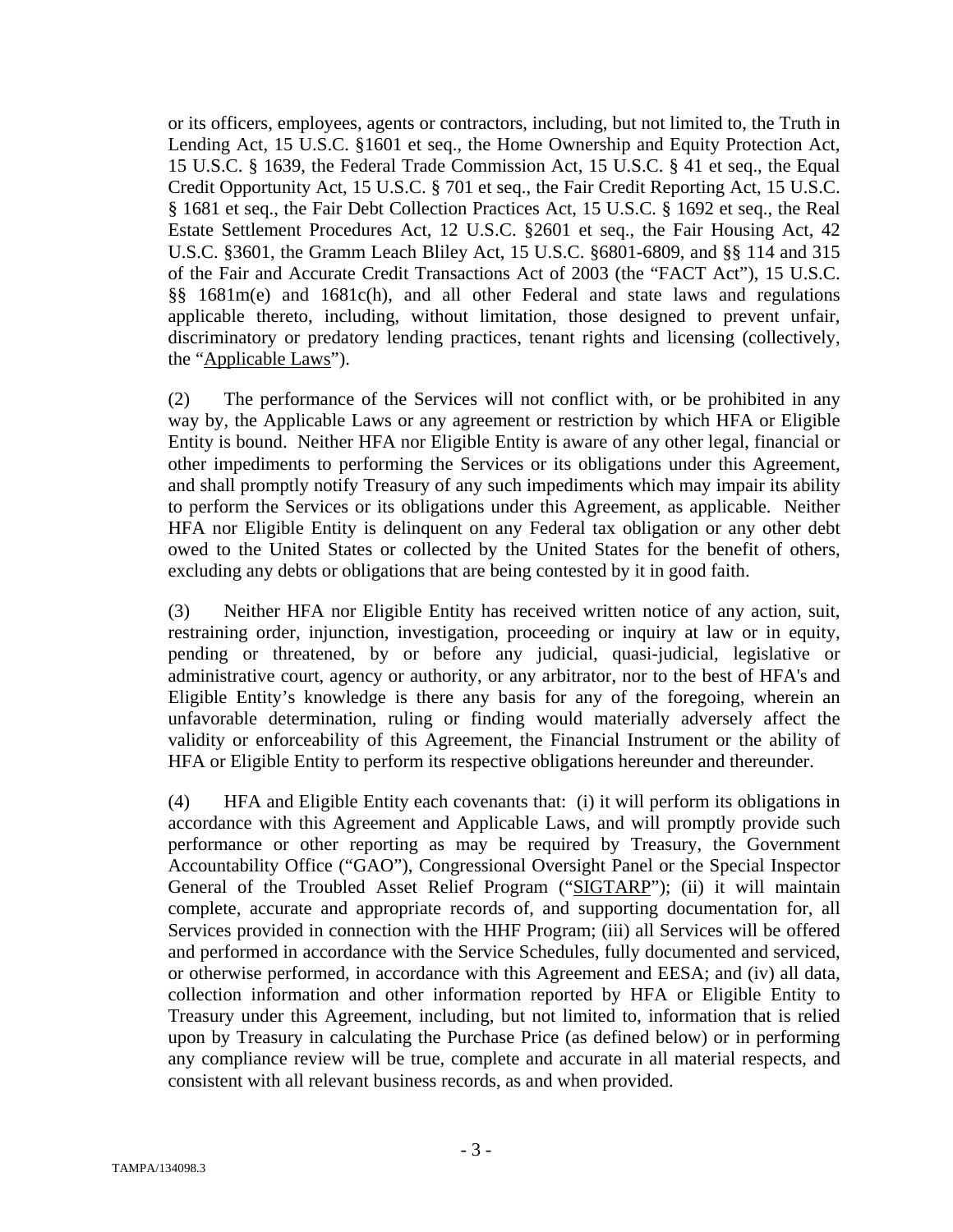(5) HFA and Eligible Entity each covenants that it will: (i) perform the Services and obligations required under this Agreement in accordance with the practices, high professional standards of care, and degree of attention used in a well-managed operation, and no less than that which HFA or Eligible Entity exercises or would exercise for itself under similar circumstances; and (ii) use qualified individuals with suitable training, education, experience and skills to perform the Services. HFA and Eligible Entity each acknowledges that HHF Program participation may require changes to, or the augmentation of, its systems, staffing and procedures, and covenants and agrees to take all reasonable actions necessary to ensure it has the capacity to implement the Services in accordance with this Agreement.

(6) HFA and Eligible Entity each covenants that it will comply with all regulations on conflicts of interest that are applicable to HFA or Eligible Entity, as the case may be, in connection with the conduct of its business and performance of the Services and all conflicts of interest and non-disclosure obligations and restrictions and related mitigation procedures set forth in this Agreement.

(7) HFA and Eligible Entity each acknowledges that the provision of false or misleading information to Treasury in connection with the HHF Program or the Services may constitute a violation of: (a) Federal criminal law involving fraud, conflict of interest, bribery, or gratuity violations found in Title 18 of the United States Code; or (b) the civil False Claims Act (31 U.S.C. §§ 3729-3733). HFA and Eligible Entity each covenants to immediately disclose to Treasury any discovered credible evidence, in connection with this Agreement and the Services, that a management official, employee, or contractor of Eligible Entity has committed, or may have committed, a violation of the referenced statutes or other wrongdoing.

(8) HFA and Eligible Entity each covenants to disclose to Treasury any other material facts or information in its possession that Treasury should expect to know about HFA or Eligible Entity or its employees, management officials or contractors to help protect the reputational interests of Treasury in connection with the HHF Program.

(9) HFA and Eligible Entity shall each be responsible for the supervision and management of any contractor it engages to assist in the performance of the Services or any obligation under this Agreement. HFA or Eligible Entity, as applicable, shall remove and replace any contractor that it deems as failing to perform. HFA and Eligible Entity shall each ensure that all of its contractors comply with the terms and provisions of this Agreement. Each of HFA and Eligible Entity shall be responsible for the acts or omissions of its respective contractors as if the acts or omissions were by the HFA or Eligible Entity, respectively.

(10) HFA and Eligible Entity each covenants that it will timely inform Treasury of any anticipated or actual Event of Default and of any suspected or actual Act of Bad Faith (defined below).

(11) HFA and Eligible Entity each acknowledges that Treasury may be required to respond, pursuant to the Privacy Act of 1974 (the "Privacy Act"), 5 U.S.C. § 552a, to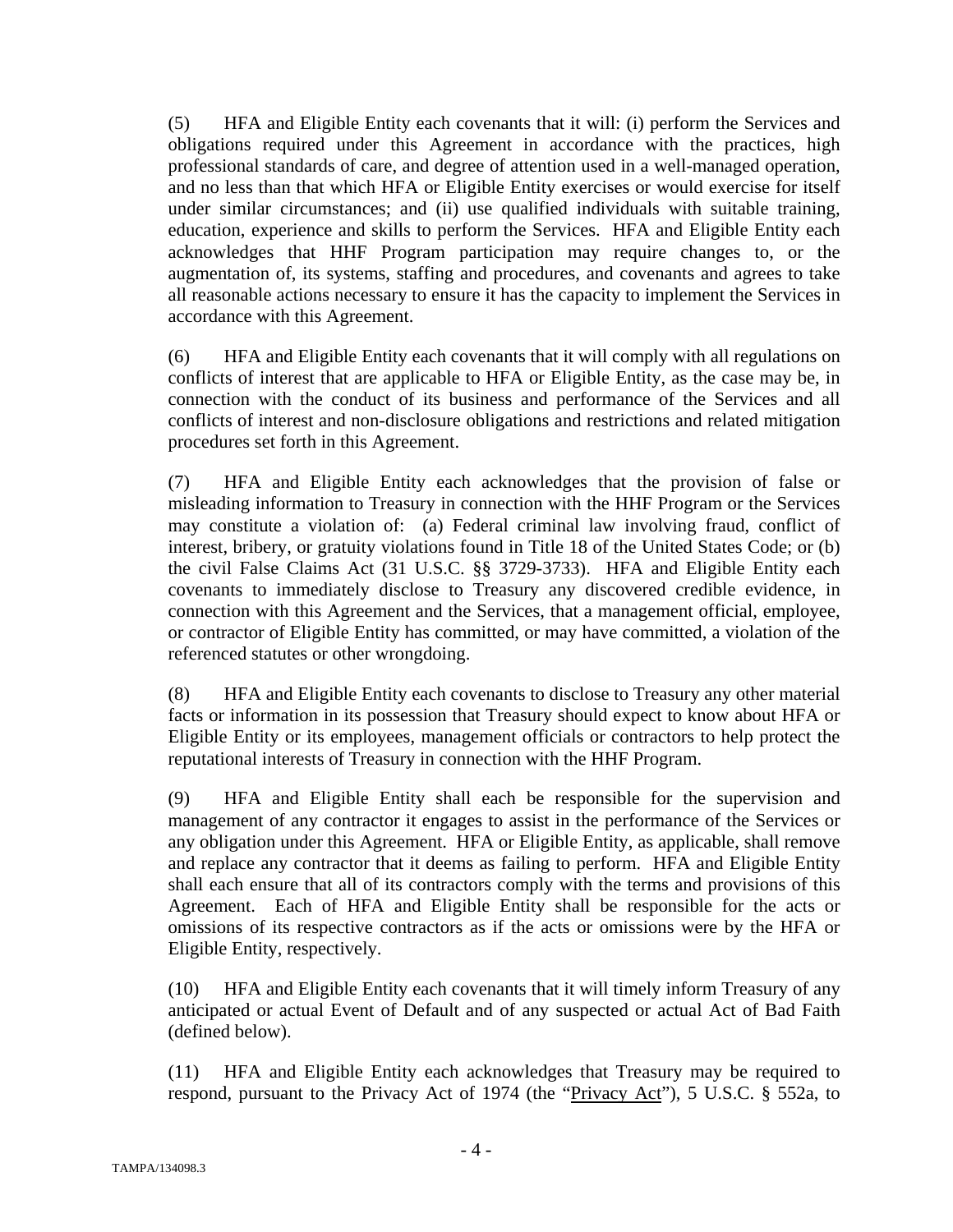inquiries from borrowers and, pursuant to the Freedom of Information Act (the "Freedom of Information Act"), 5 U.S.C. § 552, to inquiries from other parties, as well as formal inquiries from Congressional committees and members, the Government Accounting Office, Inspectors General and other government entities, as well as media and consumer advocacy group inquiries about the HHF Program and its effectiveness. HFA and Eligible Entity each covenants that it will respond promptly and accurately to all search requests made by Treasury, comply with any related procedures which Treasury may establish, and provide related training to employees and contractors.

(12) HFA and Eligible Entity each acknowledges that Treasury, SIGTARP, GAO and other parties designated by Treasury or under Applicable Laws shall have the right during normal business hours to conduct unannounced, informal onsite visits and to conduct formal onsite and offsite physical, personnel and information technology testing, security reviews, and audits of HFA and/or Eligible Entity and to examine all books, records and data related to the Services provided and Purchase Price received in connection with the Services.

(13) HFA and Eligible Entity each covenants that it will promptly take corrective and remedial actions associated with reporting and reviews as directed by Treasury or its designee and provide to Treasury evidence of the effective implementation of corrective and remedial actions as Treasury shall require. HFA and Eligible Entity each acknowledges that Treasury may conduct additional reviews based on its findings and the corrective actions taken by HFA and/or Eligible Entity.

(14) In addition to any obligation to retain financial and accounting records under Applicable Laws, HFA and Eligible Entity each covenants to retain all data, books, reports, documents, audit logs and records, including electronic records, or copies thereof, related to its obligations under this Agreement and the performance of the Services, as applicable. In addition, HFA and Eligible Entity each agrees to maintain a copy of all computer systems and application software necessary to review and analyze these electronic records or copies of such records. Unless otherwise directed by Treasury, HFA and Eligible Entity shall each retain these records for at least three (3) years from the End of Term, or for such longer period as may be required pursuant to Applicable Laws. Treasury may also notify HFA and/or Eligible Entity from time to time of any additional record retention requirements resulting from litigation and regulatory investigations in which Treasury or any agents of the United States may have an interest, and HFA and Eligible Entity each agrees to comply with these litigation and regulatory investigations requirements. "End of Term" shall mean the date that the Services performed under all Service Schedules are fully complete, excluding administrative functions (e.g. the last homeowner is assisted and any loan provided to such homeowner is either repaid or fully forgiven).

(15) HFA and Eligible Entity shall each provide a bring-down certificate as to its continuing compliance with, and the truth and accuracy of, the representations and warranties set forth in this Agreement and the Financial Instrument, as applicable, annually, on each anniversary of the Effective Date during the Term (as defined below), in the form attached hereto as Exhibit B-1 with respect to the HFA (the "HFA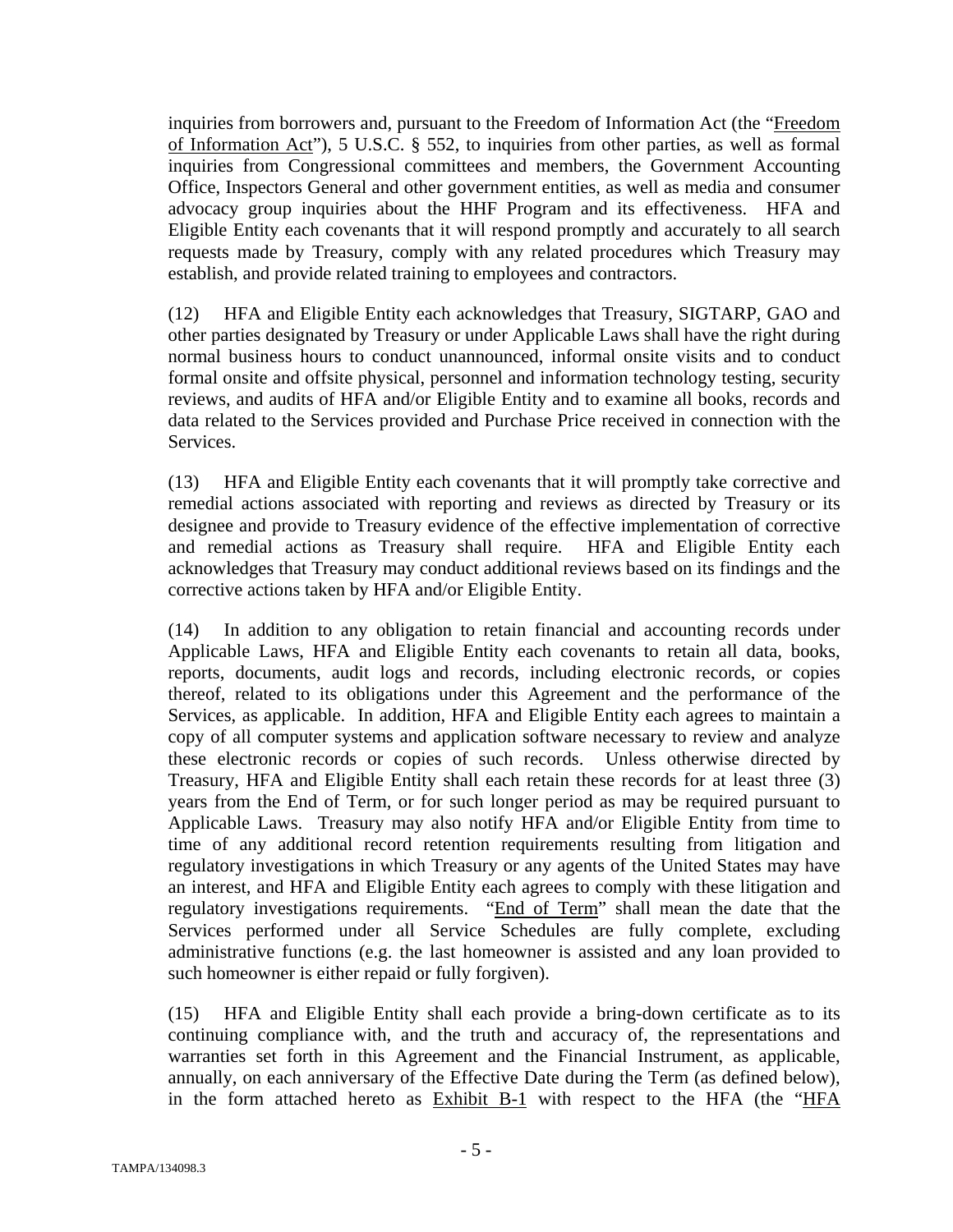Certification") and Exhibit B-2 with respect to the Eligible Entity (the "Eligible Entity Certification").

B. Eligible Entity. Additionally, Eligible Entity hereby makes the following representations, warranties and covenants to Treasury and the truth and accuracy of such representations and warranties and compliance with and performance of such covenants are continuing obligations of Eligible Entity. In the event that any of the representations or warranties made herein ceases to be true and correct or Eligible Entity breaches any of its covenants made herein, Eligible Entity agrees to notify Treasury immediately and the same shall constitute an Event of Default hereunder.

(1) Eligible Entity constitutes a "financial institution" as such term is defined in section 3(5) of EESA, has the legal power to receive funds from Treasury under the HHF Program, and has been designated by HFA to, and hereby agrees to, provide the Services and implement HFA's proposal to Treasury under the HHF Program.

(2) Eligible Entity is established under the laws of the United States or any state, territory, or possession of the United States or the District of Columbia, has significant operations in the United States and is not an agency or instrumentality of, or owned directly or indirectly by, any foreign government.

(3) Eligible Entity is duly formed and validly existing and has the full corporate power and authority to enter into, execute, and deliver this Agreement, the Financial Instrument and any other closing documentation delivered to Treasury in connection with this Agreement or the Financial Instrument, and to perform its obligations hereunder and thereunder. Eligible Entity has, and its officers, employees, agents and contractors providing the Services have, or will have prior to performing the Services, obtained all licenses and any other approvals or consents required by law to carry on its business as now being conducted and as contemplated by this Agreement.

C. HFA. Additionally, HFA hereby makes the following representations, warranties and covenants to Treasury and the truth and accuracy of such representations and warranties and compliance with and performance of such covenants are continuing obligations of HFA. In the event that any of the representations or warranties made herein cease to be true and correct or HFA breaches any of its covenants made herein, HFA agrees to notify Treasury immediately and the same shall constitute an Event of Default hereunder.

(1) HFA is an instrumentality of the State as indicated in Schedule A.

(2) HFA has full legal power and authority to enter into, execute, and deliver this Agreement and any other closing documentation delivered to Treasury in connection with this Agreement, and to perform its obligations hereunder and thereunder.

D. Representations and Warranties. The foregoing representations and warranties set forth in this Section 2 are hereby qualified and/or limited by the provisions set forth in Schedule D attached hereto and incorporated herein.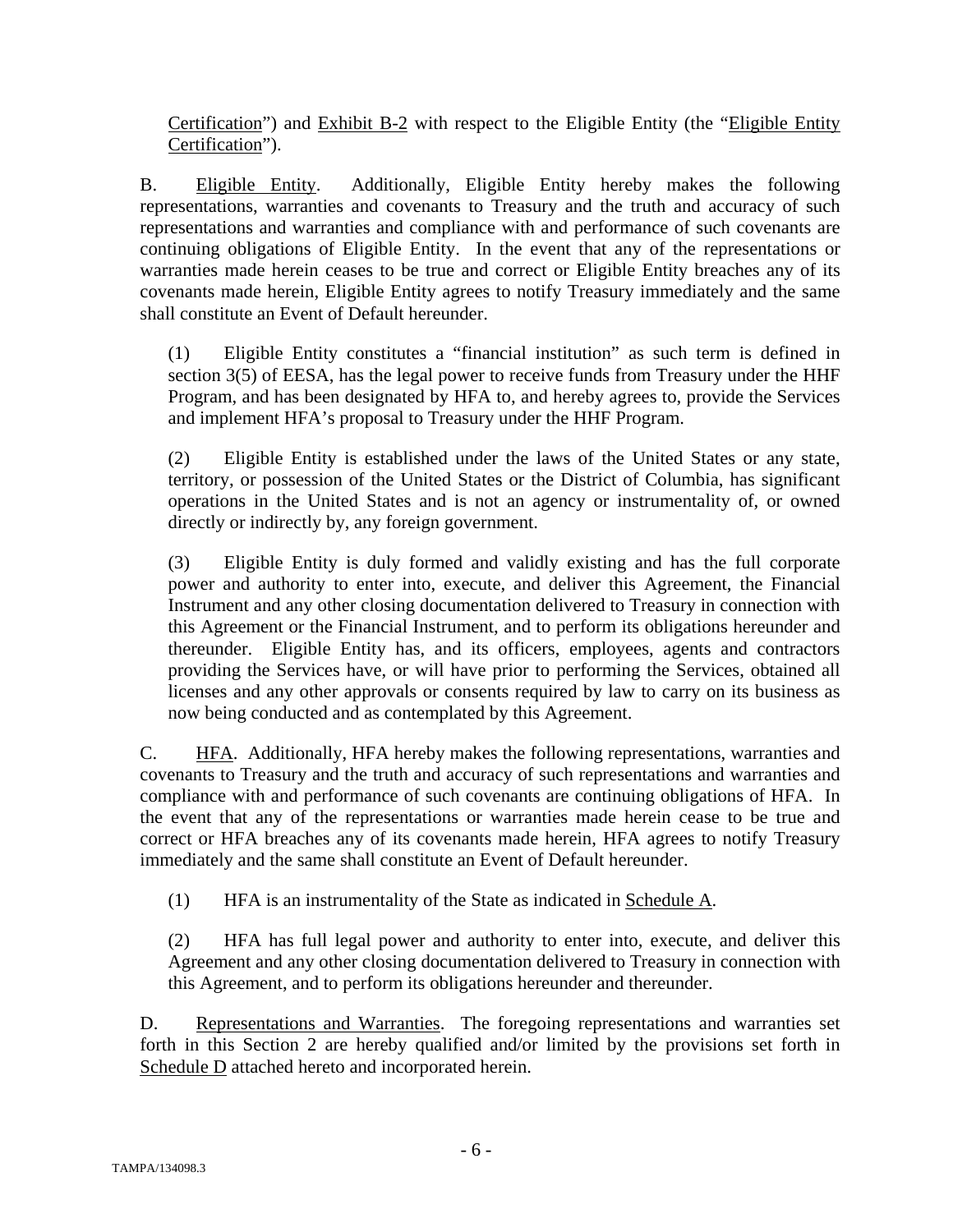## **3. Agreement to Purchase Financial Instrument; Payment of Purchase Price; Grant of Security Interest**

A. Treasury shall purchase, and Eligible Entity shall sell to Treasury, the Financial Instrument that is executed and delivered by Eligible Entity in the form attached hereto as Exhibit A, in consideration for the payment by Treasury of such amount as shall be set forth in Schedule A as the Purchase Price (the "Purchase Price"). Payment of the Purchase Price by Treasury shall be made in draws (each, a "Capital Draw" and collectively, the "Capital Draws"). In order to make a Capital Draw, Eligible Entity shall submit to Treasury and its designee a request for payment (a "Capital Draw Request") no less than ten (10) business days prior to the date such Capital Draw is requested to be paid. Notwithstanding anything in the Service Schedules to the contrary, Treasury shall not approve a Capital Draw Request for a Capital Draw in an amount less than 2.5%, or more than 20%, of the Program Participation Cap (defined below). In addition, no Capital Draw Requests shall be approved by Treasury so long as Eligible Entity has HHF Program funds on hand of more than 5% of the Program Participation Cap. The form of Capital Draw Request is attached hereto as Exhibit C.

B. The conditions precedent Treasury's execution and delivery of this Agreement and the payment by Treasury of the first Capital Draw are: (i) HFA's execution and delivery of this Agreement with attached complete and approved Service Schedules, Exhibits and any other closing documents, certificates or legal opinions as shall be required by Treasury to be delivered by HFA; (ii) Eligible Entity's execution and delivery of this Agreement with attached complete and approved Service Schedules, Exhibits, the Financial Instrument and any other closing documents, certificates or legal opinions as shall be required by Treasury to be delivered by Eligible Entity; (iii) the delivery of a legal opinion of counsel to HFA, which may be internal legal counsel, in substantially the form attached hereto as Exhibit D-1; and (iv) the delivery of a legal opinion of counsel to Eligible Entity, which may be internal legal counsel, in substantially the form attached hereto as Exhibit D-2.

C. The conditions precedent to payment by Treasury of any subsequent Capital Draws are: (i) delivery to Treasury and its designee of an executed and completed Capital Draw Request using the form attached hereto as Exhibit C, without modification other than completing requested information fields, and any certifications or information as may be required by Treasury or its designee; (ii) the performance by Eligible Entity of the Services described in the Service Schedules, in accordance with the terms and conditions of this Agreement, to the satisfaction of Treasury; and (iii) the satisfaction by HFA and Eligible Entity of such other obligations as are set forth in this Agreement.

D. The value of this Agreement is limited to the amount set forth in Schedule  $\overline{A}$  as the Purchase Price (the "Program Participation Cap"). Accordingly, the aggregate Purchase Price payable to Eligible Entity under this Agreement with respect to all Services described on the Service Schedules may not exceed the amount of the Program Participation Cap.

E. In the event of a discrepancy or error in the amount of the Purchase Price paid hereunder, at Treasury's election, (i) Eligible Entity shall remit to Treasury the amount of any overpayment within ten (10) business days of receiving a refund request from Treasury,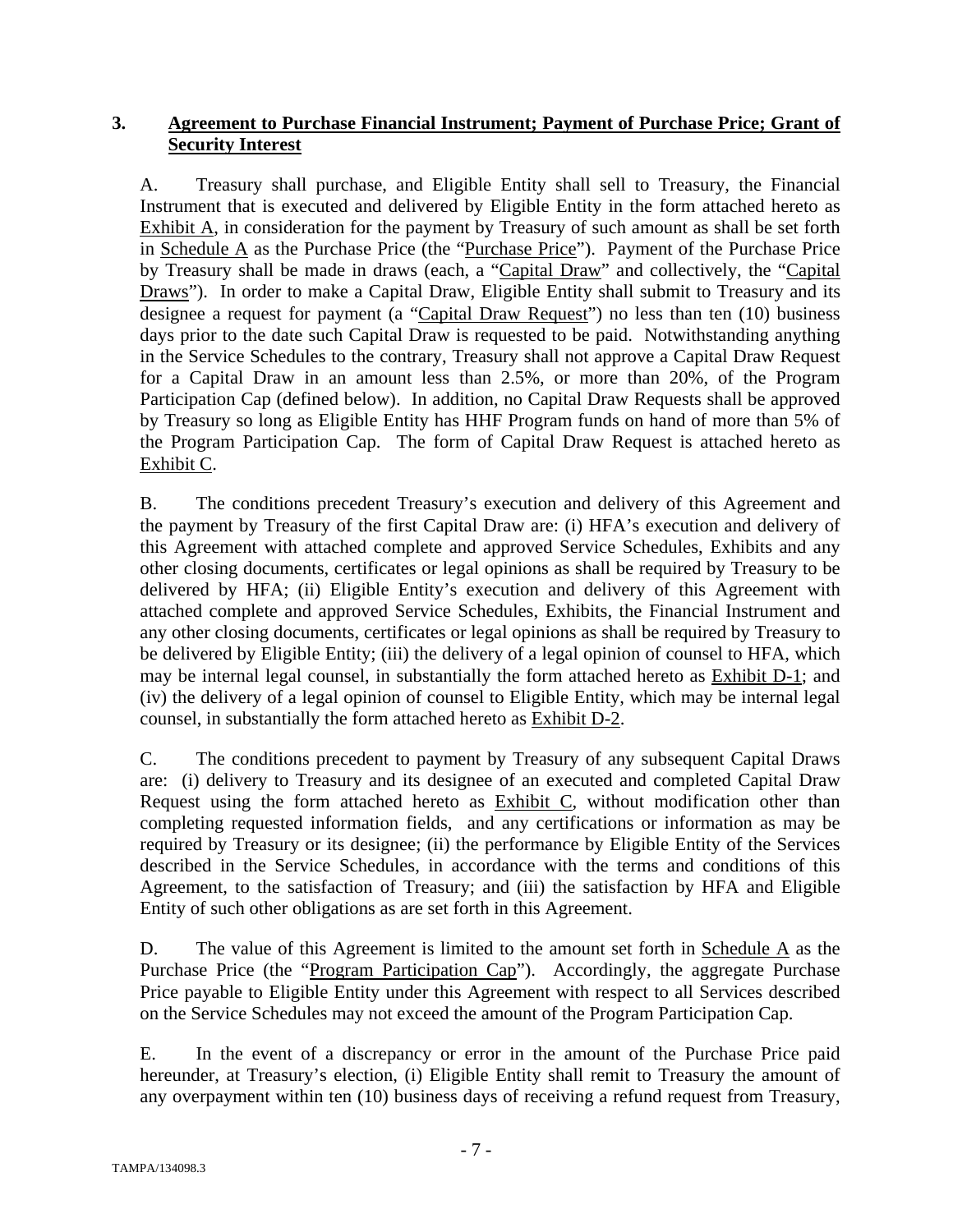or (ii) Treasury may offset the amount of the overpayment against the next Capital Draw, upon written notice to Eligible Entity. It is understood that HFA shall not be required to advance any funds pursuant to this subsection.

F. At the election of Treasury and with prior notice to Eligible Entity, Treasury may deduct from any amount payable to Eligible Entity any amount that Eligible Entity or HFA is obligated to reimburse Treasury or the United States government.

G. The proceeds of each Capital Draw shall be deposited in an account (the "Depository Account") held by The Bank of New York Mellon or such other depository institution chosen by Treasury in its sole discretion (the "Depository"), the account title, account number and other identifying information for which are provided in Schedule A. The Depository Account shall be used as Eligible Entity's operating account for its performance of the Services and other obligations set forth in the Financial Instrument and this Agreement. As security for the performance of the Services and the other obligations of Eligible Entity under this Agreement and the Financial Instrument, Eligible Entity hereby grants to Treasury a first lien priority security interest in the Depository Account and in any moneys, or investments, if any, held therein. Eligible Entity shall enter into a deposit account control agreement with Treasury and the Depository, in form and substance acceptable to Treasury. Eligible Entity shall file a financing statement (and any continuation thereof required by law to maintain the perfection of the lien) identifying Eligible Entity as "debtor," Treasury as "secured party" and describing the Depository Account in the UCC filing office for perfecting nonpossessory security interests in tangible and intangible personal property of Eligible Entity or such other filing offices as Treasury may require. Copies of all filings and continuation statements shall be provided to Treasury promptly after filing. Funds held in the Depository Account may be invested in: (i) Cash, (ii) bank deposits, (iii) United States Treasury securities with maturities of not more than ninety (90) calendar days, (iv) money market mutual funds that (a) are registered with the SEC and regulated under Rule 2a-7 promulgated under the Investment Company Act of 1940 and (b) invested exclusively in direct obligations of the United States of America or obligations the prompt payment of the principal of and interest on which is unconditionally guaranteed by the United States of America and (v) any other investment approved by Treasury in writing.

## **4. Oversight; Internal Control Program**

A. HFA shall develop and maintain operational and performance metrics and maintain a detailed financial reporting system to track, to the satisfaction of Treasury, homeowners receiving assistance from Eligible Entity, including metrics used to measure the effectiveness of the Services against the stated objectives of Treasury and HFA pursuant to the Service Schedules. Such information shall be compiled into a report in a form that will be provided by Treasury and may be modified from time to time as Treasury determines (the "Performance Report"); provided that Treasury, in its sole discretion, may modify the form of the Performance Report at any time. HFA shall submit the Performance Report to Treasury or its designee on a periodic basis and as otherwise requested by Treasury and shall also post the completed Performance Report to its website quarterly (based on a calendar year) by the fifteenth (15th) day of the second month following the end of such quarter. Treasury, in its sole discretion, may request that HFA modify its performance criteria or seek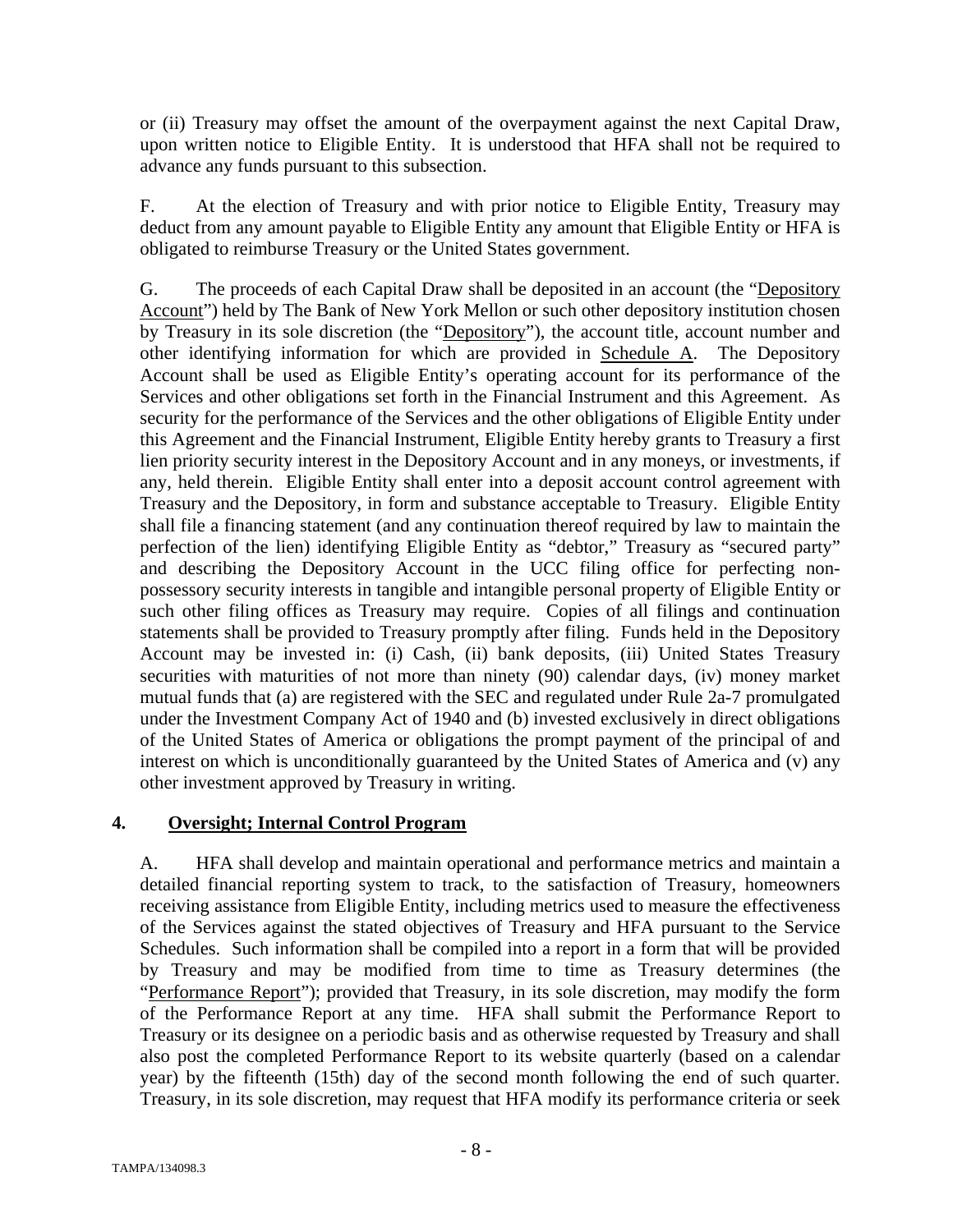additional metrics as necessary. Treasury may make any or all data reported by HFA available to the public. It is Treasury's policy not to release personal indentifying information in its possession unless required to do so by law.

B. Eligible Entity shall develop, enforce and review on a quarterly basis for effectiveness, an internal control program designed to minimize the risk of fraud, mitigate conflicts of interest, maximize operational efficiency and effectiveness and ensure effective delivery of Services and compliance with this Agreement, EESA and Applicable Laws to the satisfaction of Treasury (the "Internal Control Program"). The Internal Control Program must include documentation of the control objectives for the Services, the associated control techniques, and mechanisms for testing and validating the controls. Eligible Entity shall monitor its contractors, if any, as part of the Internal Control Program. Eligible Entity shall certify, and provide an independent verification of the effectiveness of the Internal Control Program in accordance with a reporting form that will be provided by Treasury and may be modified from time to time as Treasury determines, at least annually no later than one hundred twenty (120) days after the end of Eligible Entity's fiscal year, including an assessment prior to the initial distribution of funds to perform Services, or at a reasonable time thereafter with the consent of Treasury, to ensure that Eligible Entity has taken appropriate steps to meet the HHF Program objectives. Said independent verification may be provided by a third party contractor or a governmental entity or department of the State so long as such entity or department is separate and distinct from HFA and Eligible Entity (e.g. the State Inspector General). Notwithstanding the foregoing, Eligible Entity shall be permitted to seek approval from Treasury to make a Capital Draw to conduct a pilot or test of certain or all of the Services prior to full launch of the same.

C. HFA and Eligible Entity acknowledge that Treasury may develop and implement practices to monitor and detect fraud related to loan modifications and any other programs contemplated pursuant to the Services and to monitor compliance with applicable consumer protection and fair lending laws, including among other laws, the Applicable Laws. HFA and Eligible Entity covenant that they will fully and promptly cooperate with Treasury's inquiries about any alleged, perceived or actual fraud and comply with any anti-fraud and legal compliance procedures which Treasury may require.

D. HFA and Eligible Entity covenant that they will together develop and implement an internal control program to ensure that HHF Program participants are meeting program requirements; to monitor, detect and prevent loan modification fraud; and to monitor compliance with applicable laws and regulations, including consumer protection and fair lending laws, among other things (the "Internal Antifraud and Compliance Monitoring Program"). The Internal Antifraud and Compliance Monitoring Program shall be developed and complete within ninety (90) days from the Effective Date, unless Treasury, in its sole discretion, consents to an extension of such time period. A copy of the plan for the Internal Antifraud and Compliance Monitoring Program, including, but not limited to, the approach, tools, techniques, staffing, cost and status of and time to implementation shall be submitted to Treasury within the time period set forth in the preceding sentence. HFA and Eligible Entity acknowledge that the Internal Antifraud and Compliance Monitoring Program will be monitored as provided in this Agreement. Each of HFA and Eligible Entity shall notify Treasury in writing if it desires to make any material modifications to its Internal Antifraud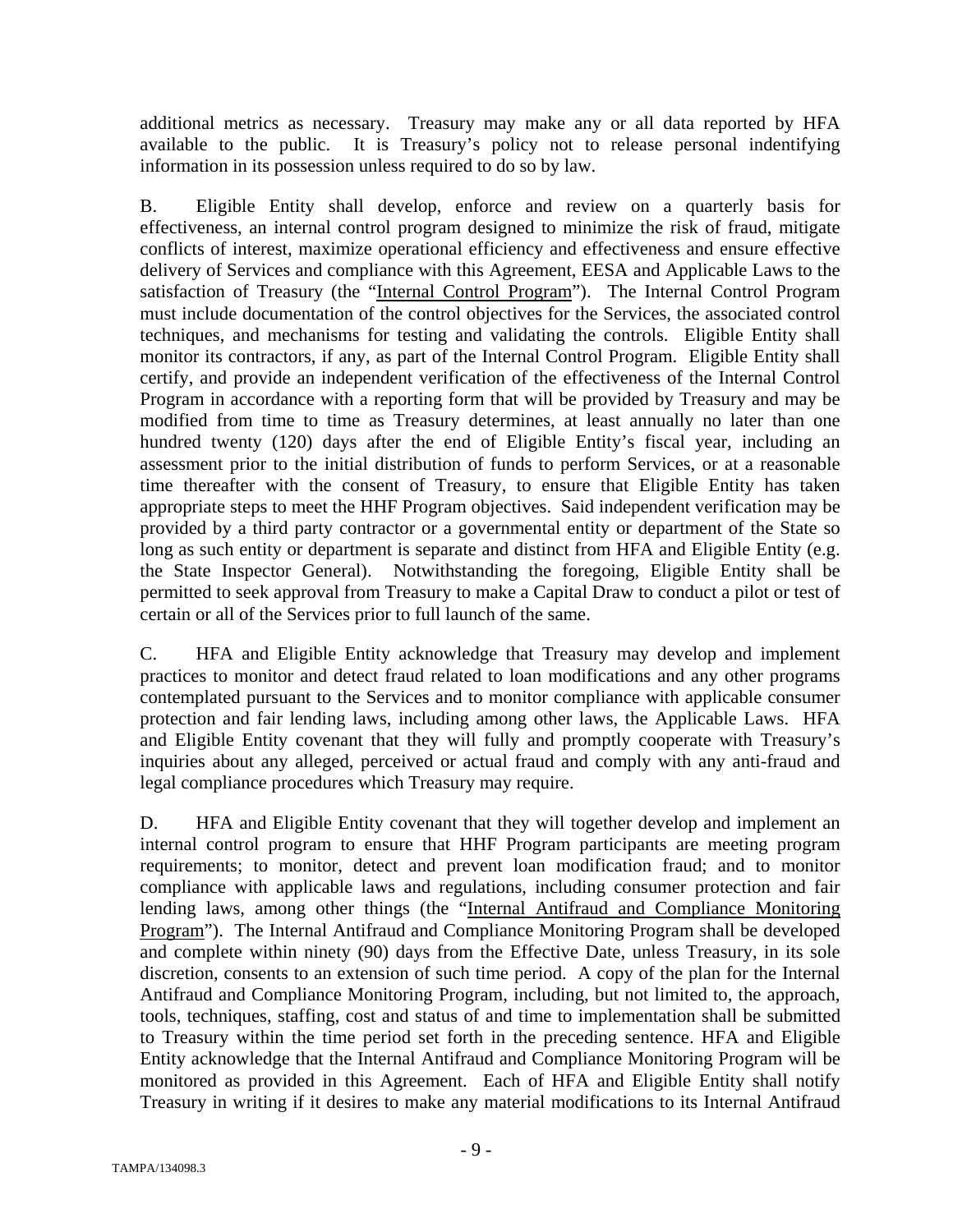and Compliance Monitoring Program and the same shall be subject to Treasury's approval. Additionally, HFA and Eligible Entity shall cooperate with Treasury with respect to its findings and any inquiries based on any review by Treasury or its designee of the Internal Antifraud and Compliance Monitoring Program or the results and data therefrom.

E. HFA and Eligible Entity shall provide Treasury or its designee with access to all internal control reviews and reports that relate to the Services, including those proposed by independent auditing firms, to enable Treasury to examine Eligible Entity and its contractors, if any, for compliance with applicable provisions of EESA, the HHF Program, this Agreement and Applicable Laws. A copy of the reviews and reports will be provided to Treasury upon request.

F. HFA and Eligible Entity shall respond promptly to Treasury's request for information regarding how the Eligible Entity's program(s) described in the Service Schedules will interact with new or changed housing programs funded by EESA's Troubled Asset Relief Program.

G. HFA shall provide annual audited financial statements to Treasury no later than one hundred eighty (180) days after the end of its fiscal year, commencing with the first fiscal year ending after the Effective Date. Eligible Entity shall provide (i) quarterly unaudited financial statements to Treasury no later than forty-five (45) days after the end of each quarter commencing with the first full quarter ending after the Effective Date and (ii) annual audited financial statements to Treasury no later than one hundred twenty (120) days after the end of its fiscal year, commencing with the first fiscal year ending after the Effective Date.

## **5. Term**

A. The term of this Agreement shall begin on the Effective Date and extend to the End of Term or earlier termination of this Agreement by Treasury pursuant to the provisions hereof, or earlier suspension or termination of the Services by Treasury. Notwithstanding the foregoing, it is understood and agreed that certain administrative, monitoring, reporting, compliance and oversight obligations and requirements set forth in this Agreement and the Financial Instrument survive the expiration or termination of this Agreement or End of Term, and that funds are to be reserved as set forth in Schedule C to pay for the cost of the same.

B. This Agreement, or any of the Services implemented under this Agreement, may be terminated by Treasury prior to the end of the Term pursuant to Section 6 below.

## **6. Defaults, Acts of Bad Faith and Early Termination; Remedies for and Effects of Defaults, Acts of Bad Faith and Early Termination**

A. The following constitute events of default by HFA or Eligible Entity under this Agreement (each, an "Event of Default" and, collectively, the "Events of Default"):

(1) HFA or Eligible Entity breaches a covenant under this Agreement or fails to perform or comply with any of its obligations under this Agreement in any material respect, including any additional request made by Treasury as authorized herein, or the Financial Instrument, including, but not limited to, circumstances in which Eligible Entity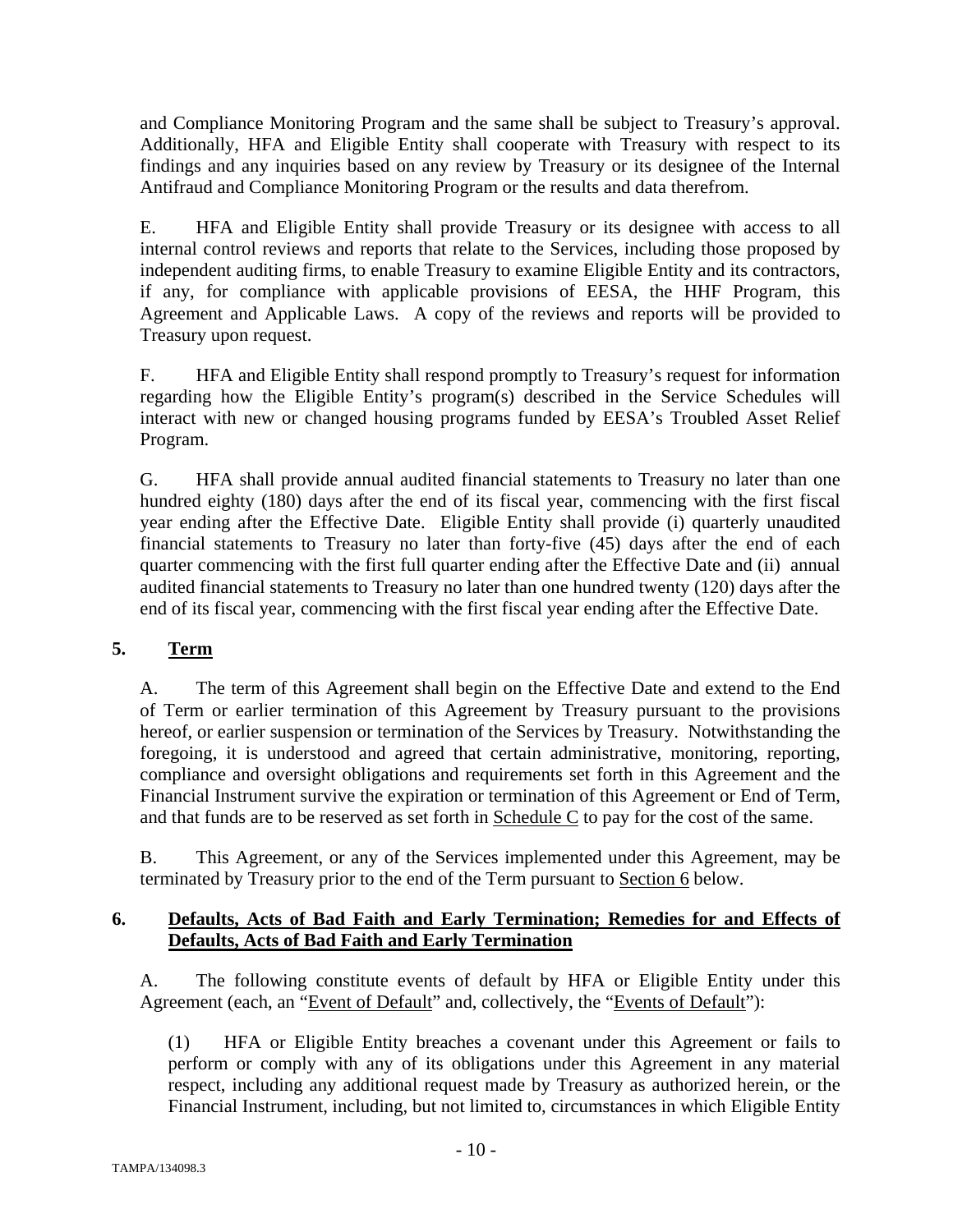fails to ensure that all eligibility criteria and other conditions precedent specified in this Agreement or EESA are satisfied prior to accepting any portion of the Purchase Price and/or effectuating any Services in connection with the HHF Program.

(2) HFA is dissolved or its existence as a unit or instrumentality of state government is terminated (unless HFA's duties, responsibilities and obligations as the state's housing finance agency, including specifically its duties, responsibilities and obligations under this Agreement, are transferred to and assumed by a successor state unit or instrumentality of state government approved by Treasury).

(3) Eligible Entity is dissolved or its legal existence is terminated (unless Eligible Entity's duties, responsibilities and obligations under this Agreement, are transferred to and assumed by a successor entity approved by Treasury).

(4) HFA or Eligible Entity: (a) ceases to do business as a going concern; (b) makes a general assignment for the benefit of, or enters into any arrangement with creditors in lieu thereof; (c) admits in writing its inability to pay its debts as they become due; (d) files a voluntary petition under any bankruptcy or insolvency law or files a voluntary petition under the reorganization or arrangement provisions of the laws of the United States or any other jurisdiction; (e) authorizes, applies for or consents to the appointment of a trustee or liquidator of all or substantially all of its assets; (f) has any substantial part of its property subjected to a levy, seizure, assignment or sale for or by any creditor or governmental agency; or (g) enters into an agreement or resolution to take any of the foregoing actions.

(5) HFA, Eligible Entity, any employee or contractor of HFA or Eligible Entity, or any employee or contractor of HFA's or Eligible Entity's contractors, commits a grossly negligent or reckless act, or willful or intentional misconduct (including, but not limited to, misrepresentation or fraud) in connection with the performance of the Services or this Agreement.

(6) Any representation or warranty made by HFA or Eligible Entity in this Agreement or any other certification provided pursuant to this Agreement, is or becomes false, misleading, incorrect, or incomplete in any material respect.

(7) Any failure to remit overpaid funds to Treasury in accordance with Section 3(D).

(8) An evaluation of performance that includes any specific findings by Treasury that HFA's or Eligible Entity's performance under any performance criteria set forth in the Service Schedules is insufficient.

(9) Any misapplication of, or levy on, funds held in the Depository Account.

(10) An Act of Bad Faith (defined below) involving an HHF Recipient (defined below) occurs, or is believed by Treasury to have occurred, in connection with the Services.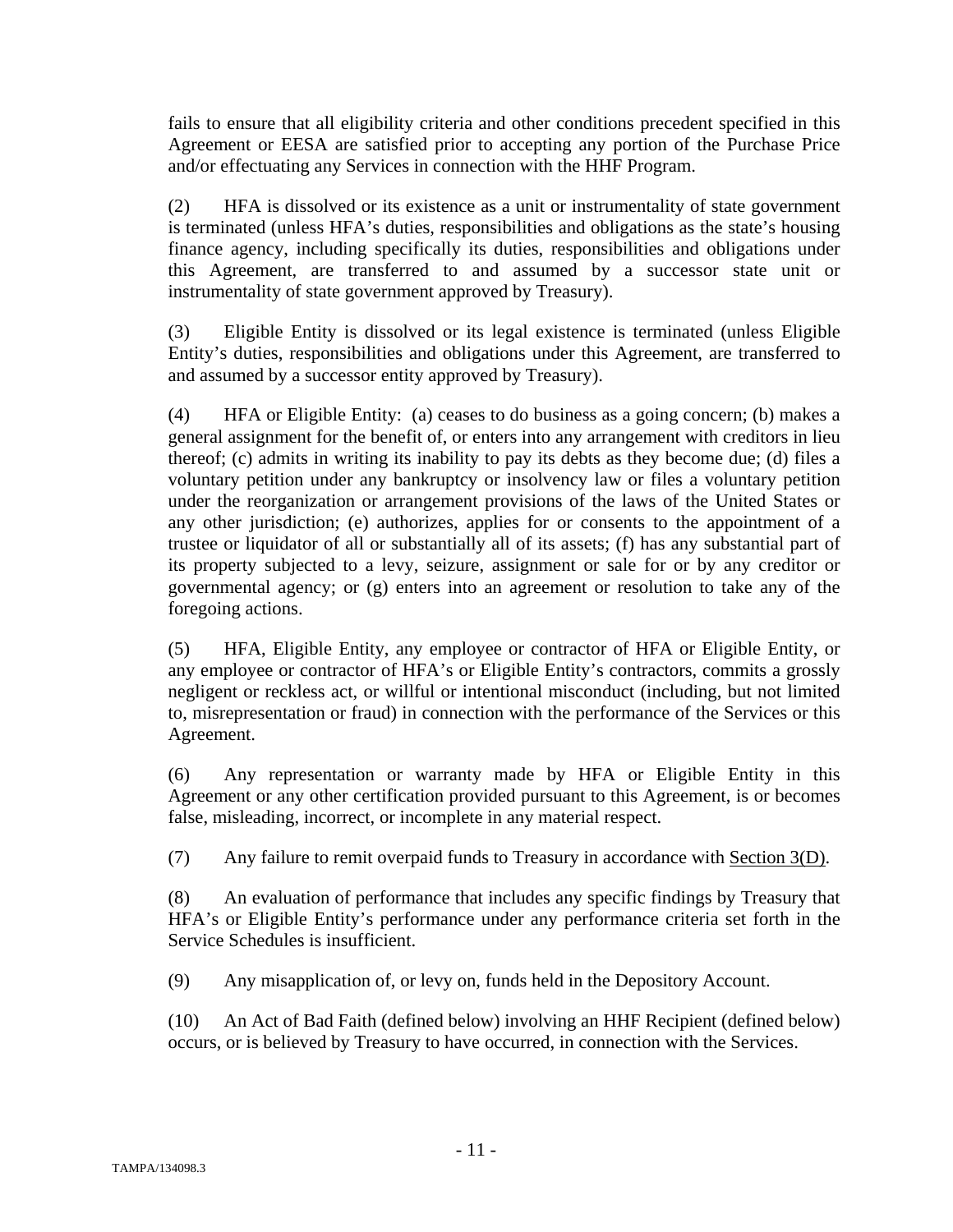B. Treasury, in its sole discretion, may take any or all of the following actions upon the occurrence of an Event of Default:

(1) Treasury may withhold some or all of the Purchase Price until, in Treasury's determination, HFA and/or Eligible Entity (as the case may be) has cured such Event of Default.

(2) Treasury may: (i) reduce the amounts payable to Eligible Entity under Section 3; and/or (ii) obtain repayment of prior payments made to Eligible Entity under Section 3 to the extent that such funds have not been expended or irrevocably committed by Eligible Entity.

(3) Treasury may require HFA and/or Eligible Entity to submit to additional administrative oversight, including, but not limited to, additional compliance controls and quality control reviews.

(4) Treasury may terminate this Agreement and cease its performance hereunder.

(5) Treasury may require HFA and/or Eligible Entity to submit to additional information and reporting requirements with respect to its financial condition and ability to continue to meet its obligations under this Agreement.

C. The following constitute acts of bad faith of servicers, lenders, borrowers, contractors or any other recipient of HHF Program funds (individually, an "HHF Recipient" or collectively "HHF Recipients") in connection with the Services (each, an "Act of Bad Faith" and, collectively, the "Acts of Bad Faith"): an HHF Recipient commits a grossly negligent act, willful or intentional misconduct, a reckless act (including, but not limited to, misrepresentation or fraud), each in connection with any of the Services (including, but not limited to, in connection with such HHF Recipient's response to questionnaires, the execution or delivery to HFA or Eligible Entity or Treasury of any of the agreements relating to such HHF Recipient's participation in the HHF Program and the production of supporting documentation therefor and in connection with any audit or review by Treasury, its attorneys, auditors or other consultants for compliance with the HHF Program requirements).

D. Treasury, in its sole discretion, may take any or all of the following actions if an Act of Bad Faith involving an HHF Recipient occurs, or is believed by Treasury to have occurred, in connection with the Services:

(1) Treasury may withhold all or any portion of the Purchase Price until, in Treasury's determination, the Act of Bad Faith has been cured or otherwise remedied to Treasury's satisfaction.

(2) Treasury may: (i) reduce the amounts payable to Eligible Entity under Section 3; (ii) obtain repayment of any or all prior payments made to Eligible Entity under Section 3 to the extent that such funds have not been expended or irrevocably committed by HFA or Eligible Entity; and/or (iii) work with Eligible Entity to obtain repayment from the HHF Recipients who have committed the Act of Bad Faith.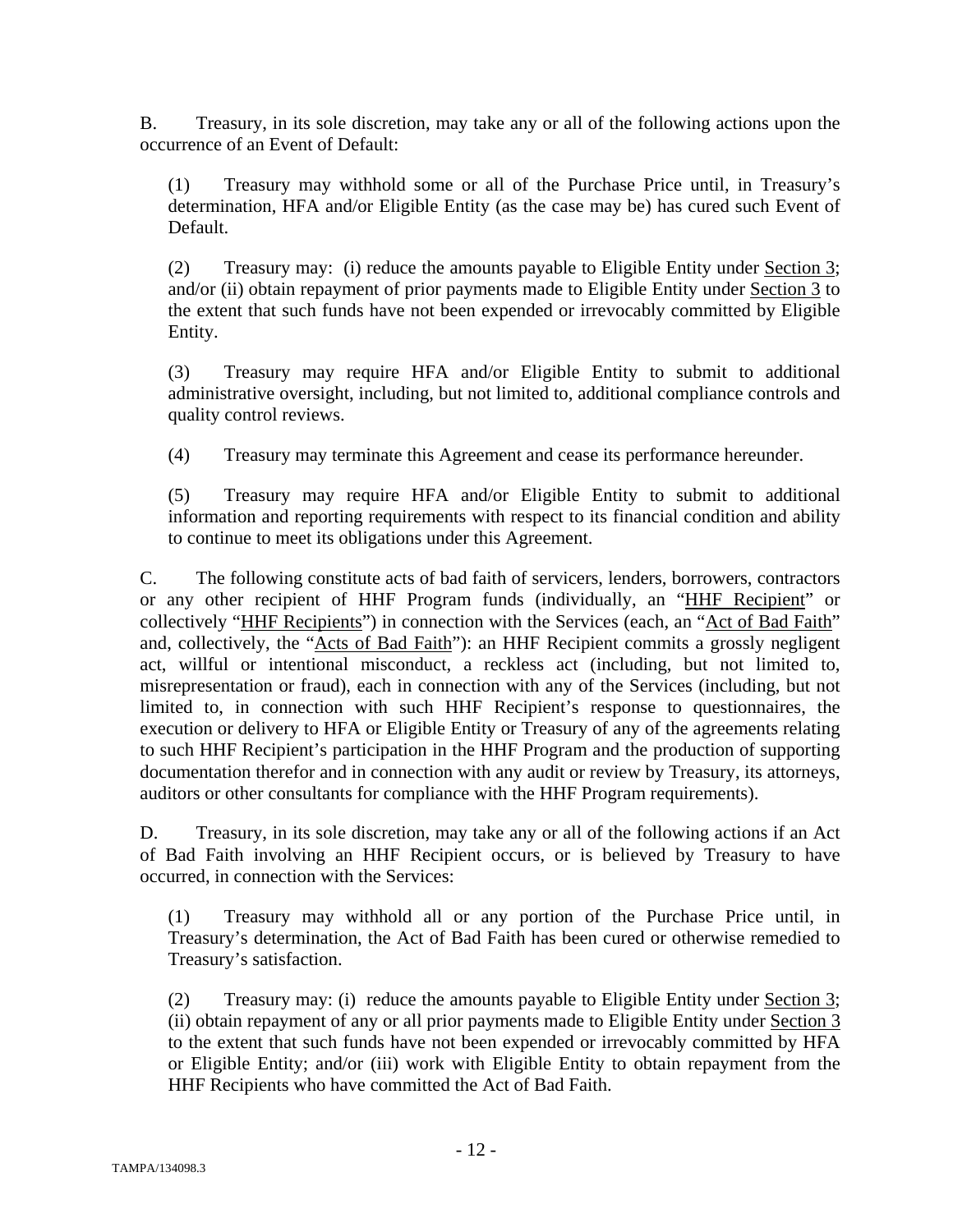(3) Treasury may require HFA or Eligible Entity to submit to additional administrative oversight, including, but not limited to, additional compliance controls and quality control reviews.

(4) Treasury may terminate this Agreement and cease its performance hereunder if Treasury believes that Acts of Bad Faith occur on a recurring basis, are widespread among the HHF Recipients, or occur in combination or in connection with one or more Events of Default by HFA or Eligible Entity.

(5) Treasury may require HFA and/or Eligible Entity to submit to additional information and reporting requirements with respect to its financial condition and ability to continue to meet its obligations under this Agreement.

E. In addition to the termination rights set forth above, Treasury may terminate this Agreement immediately upon written notice to Eligible Entity:

(1) in the event of a merger, acquisition, sale of substantially all assets or other change of control of Eligible Entity;

(2) in the event that a material term of this Agreement is determined to be prohibited or unenforceable as referred to in Section 13.C; or

(3) in the event the Financial Instrument is deemed to be unenforceable in its entirety.

F. In the event that this Agreement is terminated in connection with an Event of Default by HFA or Eligible Entity, no portion of the Purchase Price will be paid to Eligible Entity subsequent to termination.

G. Treasury may reduce the amounts payable to Eligible Entity under Section 3, or obtain repayment of prior Capital Draws made, in connection with: (a) an evaluation of HFA's and Eligible Entity's performance that includes any specific findings that HFA's or Eligible Entity's performance under any performance criteria set forth in the Service Schedules is materially insufficient, or (b) any failure by HFA or Eligible Entity to comply materially with any directive issued by Treasury with respect to documents or data requested, findings made, or remedies established, by Treasury in conjunction with such performance criteria or other HHF Program requirements; provided, however, Treasury will seek to obtain repayment of prior Capital Draws made under Section 3 only with respect to Services that are determined by Treasury to have been impacted by, or that Treasury believes may have been, or may be, impacted by, the findings giving rise to this remedy. Treasury may initially avail itself of this remedy in lieu of a specific declaration of an Event of Default; provided, however, that doing so shall not preclude Treasury from later declaring an Event of Default or exercising any other rights or remedies otherwise available to it under this Section 6, or at law or in equity, in connection with the event giving rise to this remedy, or any future events giving rise to this remedy. Notwithstanding anything in this Agreement to the contrary, Treasury may withhold payment of all or a portion of the Purchase Price if it determines, in its sole discretion, that Eligible Entity is incapable of performing the Services. It is understood that HFA shall not be required to advance or repay funds to Treasury unless and only to the extent that, HFA has received HHF Program funds from Eligible Entity and the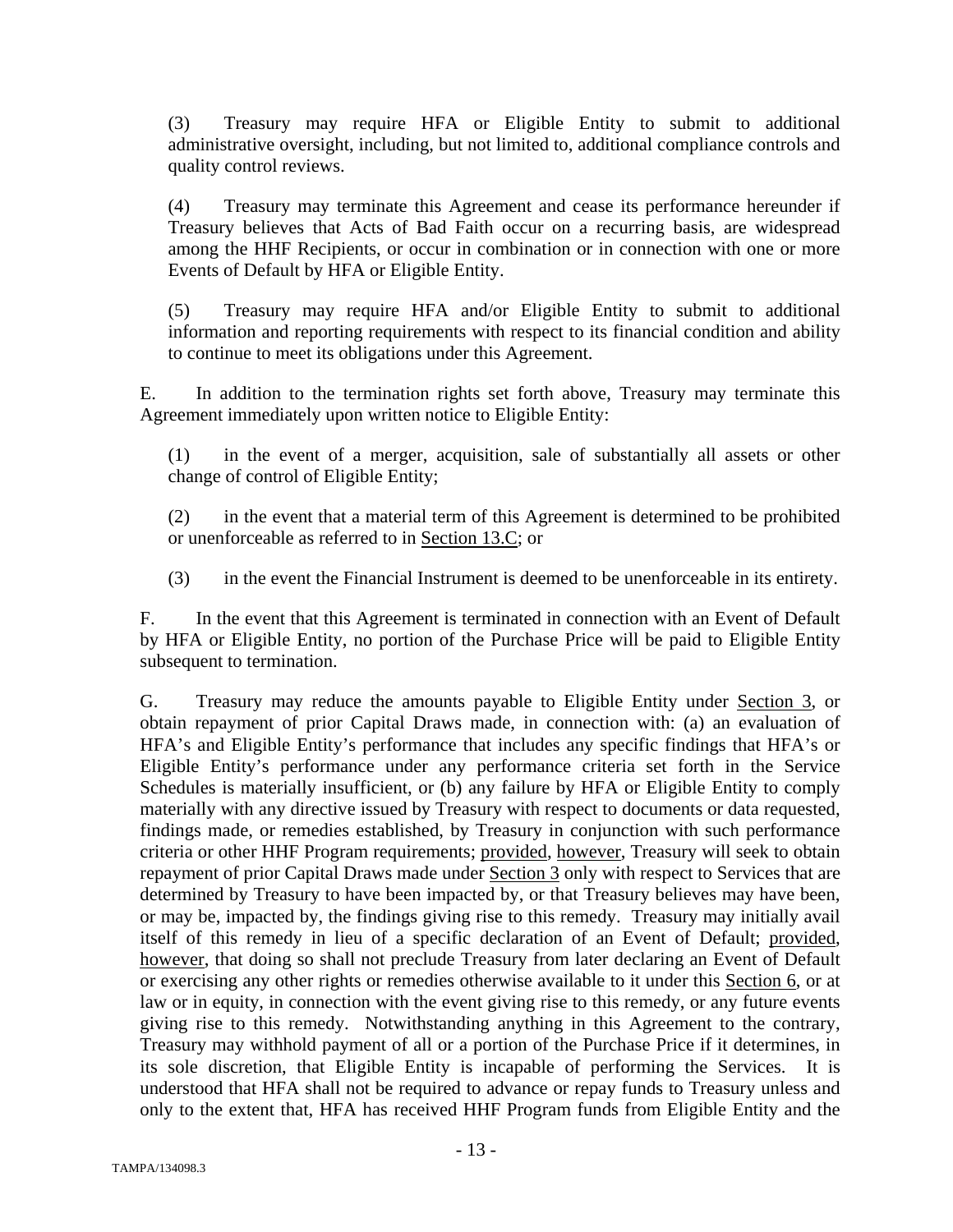same would not cause HFA to violate state law or its enabling legislation or governing documents, as applicable, to do so.

H. The remedies available to Treasury upon an Event of Default or an Act of Bad Faith under this Section are cumulative and not exclusive; further, these remedies are in addition to, and not in lieu of, any other remedies available to Treasury at law or in equity.

I. In the event of the expiration or termination of this Agreement or any Service implemented under this Agreement under any circumstances, HFA, Eligible Entity and Treasury agree to cooperate with one another on an ongoing basis to ensure an effective and orderly wind-down of the Services, including the provision of any information, reporting, records and data required hereunder by Treasury.

J. Notwithstanding any provision to the contrary in this Agreement, temporary or permanent forbearance on Capital Draws of funds by the Eligible Entity shall not, in and of itself, constitute an Event of Default or an Act of Bad Faith by the HFA or the Eligible Entity nor trigger a demand for repayment under this Section. The HFA or the Eligible Entity shall provide Treasury with timely notice of any determination that such forbearance is necessary and in such event Treasury may elect to reduce the Purchase Price to the aggregate of Capital Draw Requests funded to date plus an amount for Administrative Expenses reasonably required to comply with the surviving terms of this Agreement.

## **7. Governing Law; Venue**

This Agreement shall be governed by and construed under Federal law and not the law of any state or locality, without reference to or application of the conflicts of law principles; provided, however, that the powers and authority of the HFA shall be governed by and construed in accordance with the laws of its state. Any and all disputes between the parties that cannot be settled by mutual agreement shall be resolved solely and exclusively in the United States Federal courts located within the District of Columbia. All parties hereto consent to the jurisdiction and venue of such courts and irrevocably waive any objections thereto.

## **8. Notices**

All legal notices, reports, requests, demands and other communications under this Agreement shall be in writing and referred to each party's point of contact or to such other point of contact at such other address as may be designated in writing by such party. Notices, reports, requests, demands and other communications sent to Treasury shall be sent by email to all of the email addresses listed below. Performance Reports and Capital Draw Requests shall be sent to Bank of New York Mellon only by email at the address listed below. The names and addresses of HFAs and Eligible Entity's points of contact are set forth in Schedule A. All such notices under this Agreement sent to HFA or Eligible Entity shall be considered received: (a) when personally delivered; (b) when delivered by commercial overnight courier with verification receipt; (c) three (3) days after having been sent, postage prepaid, via certified mail, return receipt requested; or (d) upon sending an email.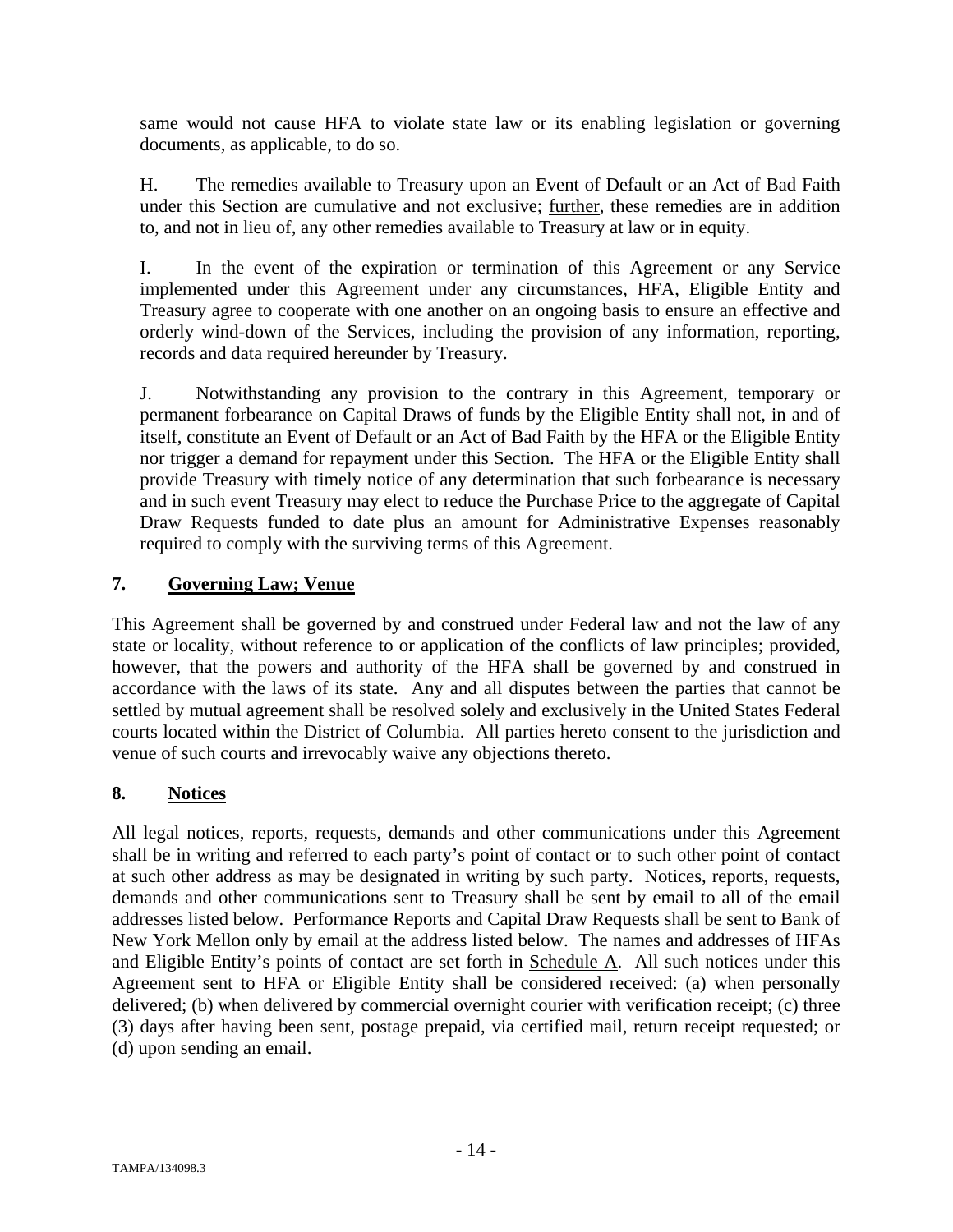| <b>Treasury Email Addresses:</b> | OFSChiefCounselNotices@do.treas.gov |
|----------------------------------|-------------------------------------|
|                                  | HFAInnovation@do.treas.gov          |
|                                  | tarp.compline@do.treas.gov          |

Bank of New York Mellon: tarpcppclosing@bnymellon.com

#### **9. Modifications**

A. Subject to Section 9.B., modifications to this Agreement shall be in writing and signed by Treasury, HFA and Eligible Entity.

B. Treasury reserves the right to unilaterally modify or supplement the terms and provisions of this Agreement that relate (as determined by Treasury, in its discretion) to the compliance and performance requirements of the HHF Program, and/or to technical, administrative, or procedural matters or compliance and reporting requirements that may impact the administration of the HHF Program. For the avoidance of doubt, reasonable incremental administrative expenses of the HFA or Eligible Entity associated with such a modification or supplement shall be Permitted Expenses.

C. In the event that Treasury agrees that (i) Eligible Entity may provide additional services under the HHF Program (a "New Service"), or (ii) the Services described in the Service Schedules shall be modified in any way, a replacement service schedule describing such additional or modified services, in substantially the form of the Service Schedules shall be executed and delivered by Eligible Entity. Concurrently with the delivery of such service schedule, HFA and Eligible Entity shall execute and deliver any such certificates, documents and/or legal opinions as may be required by Treasury. No additions, modifications or amendments to the Services shall be made without Treasury's prior approval. Additionally, Eligible Entity may not propose any New Service after September 1, 2010 without Treasury's and the Office of Management and Budget's consent, which may be withheld in either party's sole discretion.

## **10. Publicity**

HFA and Eligible Entity shall consult with Treasury to develop a communication and outreach strategy to ensure that any public messages related to the Services is consistent with the intent of the HHF Program. HFA, Eligible Entity and their respective affiliates, subcontractors or servicers shall notify Treasury at least two (2) business days in advance and provide a copy of any proposed press releases (or other public statements) that refers to the HHF Program, their participation therein or the results thereof. Treasury shall have the right to object to or modify such press release or statement, in its sole discretion. In the event Treasury does not respond to the press release or statement within such two (2) business day period then it shall be deemed permissible to publish. This Section shall survive the termination or expiration of this Agreement.

## **11. Limitation of Liability**

IN NO EVENT SHALL TREASURY, OR ITS OFFICERS, EMPLOYEES, AGENTS OR AFFILIATES BE LIABLE TO ELIGIBLE ENTITY WITH RESPECT TO THE SERVICES OR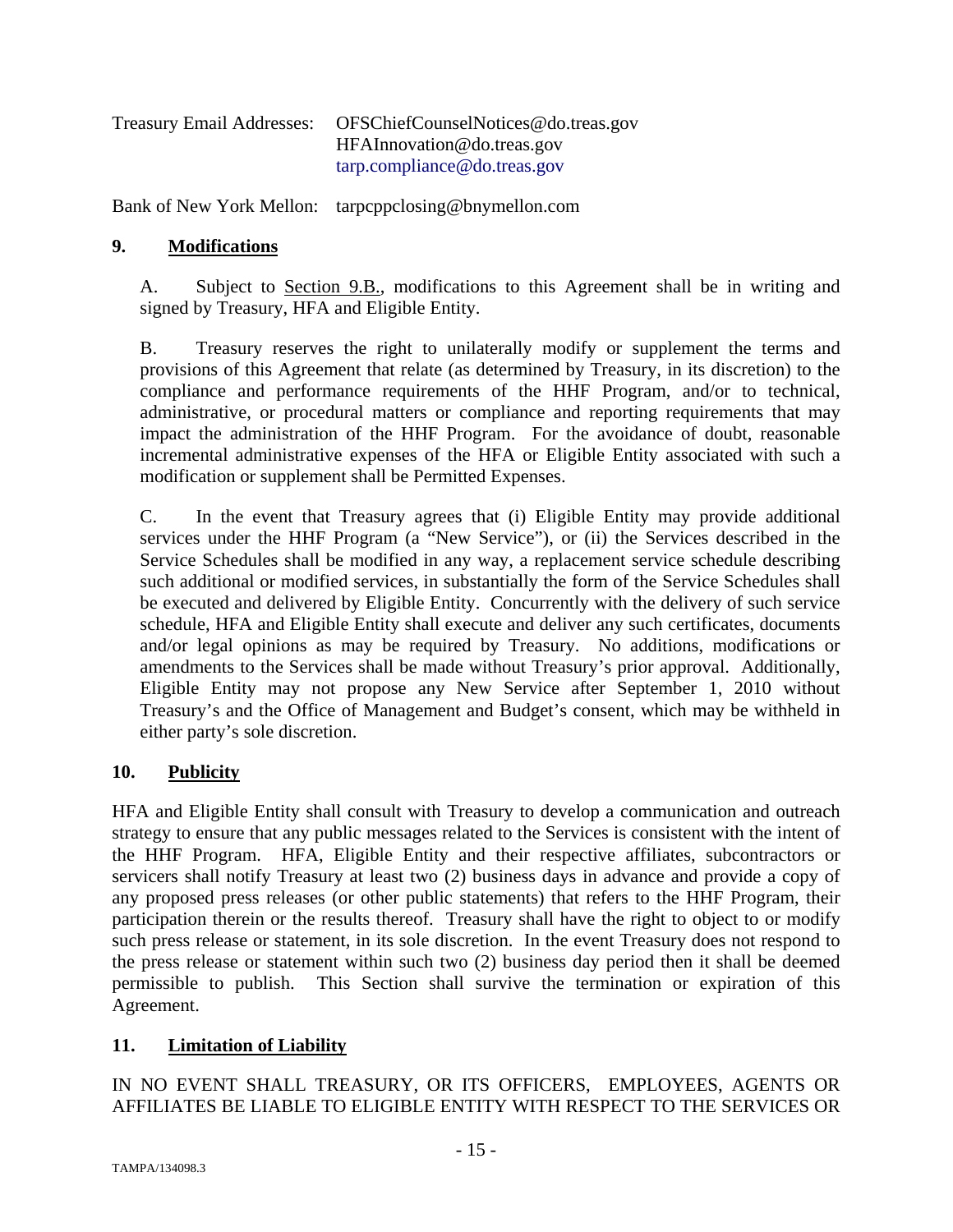THIS AGREEMENT, OR FOR ANY ACT OR OMISSION OCCURRING IN CONNECTION WITH THE FOREGOING, FOR ANY DAMAGES OF ANY KIND, INCLUDING, BUT NOT LIMITED TO DIRECT DAMAGES, INDIRECT DAMAGES, LOST PROFITS, LOSS OF BUSINESS, OR OTHER INCIDENTAL, CONSEQUENTIAL, SPECIAL OR PUNITIVE DAMAGES OF ANY NATURE OR UNDER ANY LEGAL THEORY WHATSOEVER, EVEN IF ADVISED OF THE POSSIBILITY OF SUCH DAMAGES AND REGARDLESS OF WHETHER OR NOT THE DAMAGES WERE REASONABLY FORESEEABLE; PROVIDED, HOWEVER, THAT THIS PROVISION SHALL NOT LIMIT TREASURY'S OBLIGATION TO REMIT PURCHASE PRICE PAYMENTS TO ELIGIBLE ENTITY IN ACCORDANCE WITH THIS AGREEMENT.

## **12. Indemnification**

HFA and Eligible Entity agree respectively as set forth on Schedule E attached hereto and incorporated herein.

## **13. Miscellaneous**

A. The recitals set forth at the beginning of this Agreement are true and accurate and are incorporated herein by this reference.

B. This Agreement is not a Federal procurement contract and is therefore not subject to the provisions of the Federal Property and Administrative Services Act (41 U.S.C. §§ 251- 260), the Federal Acquisition Regulations (48 CFR Chapter 1), or any other Federal procurement law.

C. Any provision of this Agreement that is determined to be prohibited or unenforceable in any jurisdiction shall, as to such jurisdiction, be ineffective to the extent of such prohibition or unenforceability without invalidating the remaining provisions of this Agreement, and no such prohibition or unenforceability in any jurisdiction shall invalidate such provision in any other jurisdiction.

D. Failure on the part of Treasury to insist upon strict compliance with any of the terms hereof shall not be deemed a waiver, nor will any waiver hereunder at any time be deemed a waiver at any other time. No waiver will be valid unless in writing and signed by an authorized officer of Treasury. No failure by Treasury to exercise any right, remedy, or power hereunder will operate as a waiver thereof or operate as a course of dealing as to which Eligible Entity may justifiably rely. The rights, remedies, and powers provided herein are cumulative and not exhaustive of any rights, remedies, and powers provided by law.

E. This Agreement shall inure to the benefit of and be binding upon the parties to this Agreement, and their permitted successors-in-interest. Treasury shall be permitted to assign its interest in this Agreement without the prior consent of HFA or Eligible Entity. Neither HFA, nor Eligible Entity shall be permitted to assign its interest in this Agreement without the prior written consent of Treasury, which may be withheld in Treasury's sole discretion.

F. This Agreement may be executed in two or more counterparts (and by different parties on separate counterparts), each of which shall be an original, but all of which together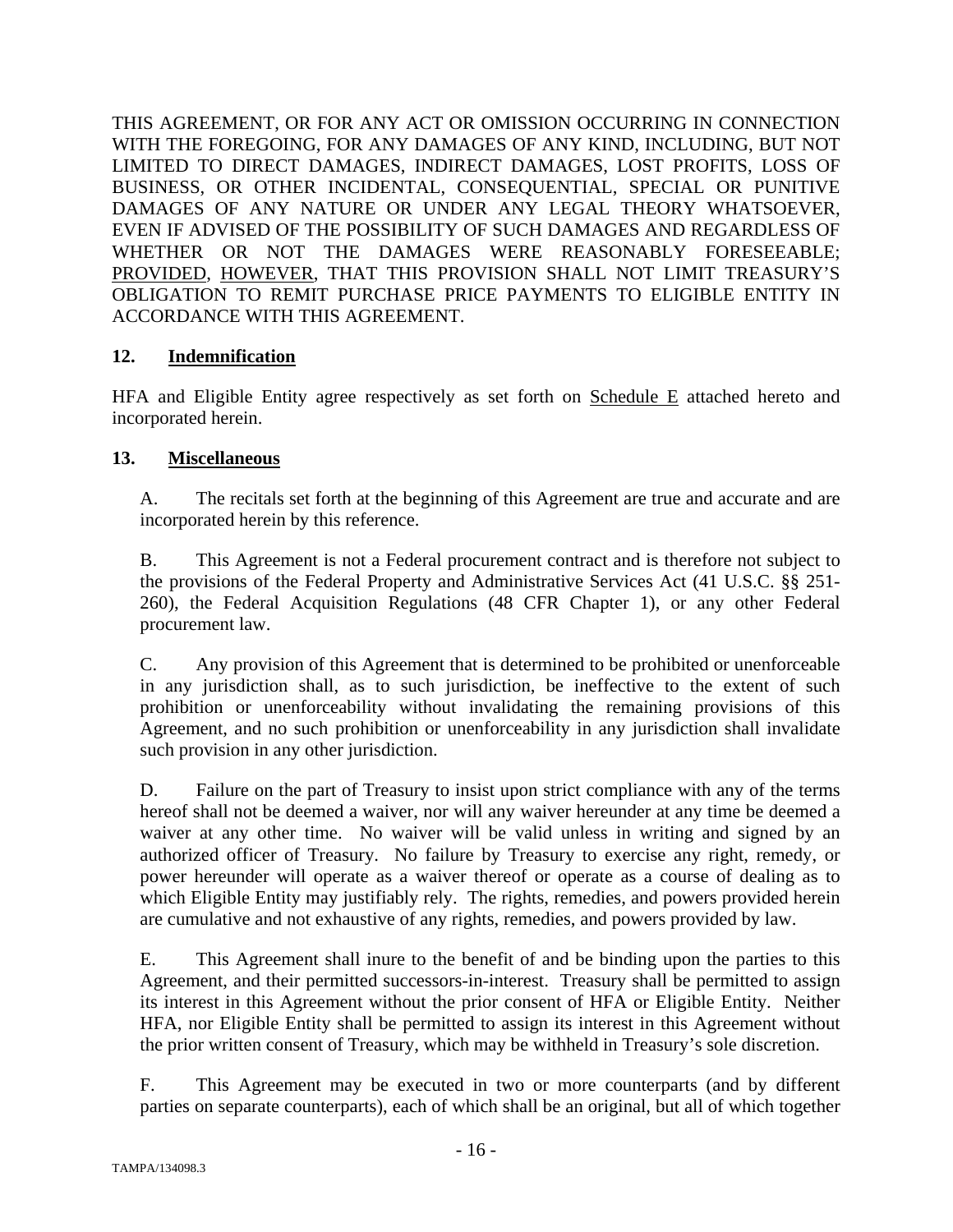shall constitute one and the same instrument. Facsimile or electronic copies of this Agreement, together with the Financial Instrument, the Service Schedules, and any certifications provided hereunder, shall be treated as originals for all purposes.

G. This Agreement, together with the Financial Instrument, Service Schedules, and the Certifications, constitutes the entire agreement of the parties with respect to the subject matter hereof.

H. Any provisions of this Agreement (including all documents incorporated by reference thereto) that contemplate their continuing effectiveness, including, but not limited to, Sections 2, 3, 4, 7, 10, 11, 12 and 13 of this Agreement, and the Financial Instrument, and any other provisions (or portions thereof) in this Agreement that relate to, or may impact, the ability of Treasury to fulfill its responsibilities in connection with the HHF Program, shall survive the expiration or termination of this Agreement.

## **14. Defined Terms; Incorporation by Reference**

A. All references to this "Agreement" necessarily include, in all instances, this Agreement and all documents, exhibits and schedules incorporated into this Agreement by reference, whether or not so noted contextually, and all amendments and modifications thereto. Specific references throughout this Agreement to individual documents that are incorporated by reference into this Agreement are not inclusive of any other documents that are incorporated by reference, unless so noted contextually.

B. The term "Effective Date" means the date indicated as the Closing Date on Schedule A.

C. Exhibit A - Form of Financial Instrument, Exhibits B-1 and B-2 - Forms of Certification, Exhibit C - Form of Capital Draw Request, Exhibit D-1 - Form of Legal Opinion - HFA, Exhibit D-2 - Form of Legal Opinion - Eligible Entity (in each case, in form and, upon completion, in substance), Schedule A - Basic Information, Schedule B - Service Schedules, Schedule C - Permitted Expenses, Schedule D - Qualifications to Representations and Warranties, Schedule E - Indemnification, including all amendments and modifications thereto, are incorporated into this Agreement by this reference and given the same force and effect as though fully set forth herein.

## [SIGNATURE PAGE FOLLOWS; REMAINDER OF PAGE INTENTIONALLY LEFT BLANK]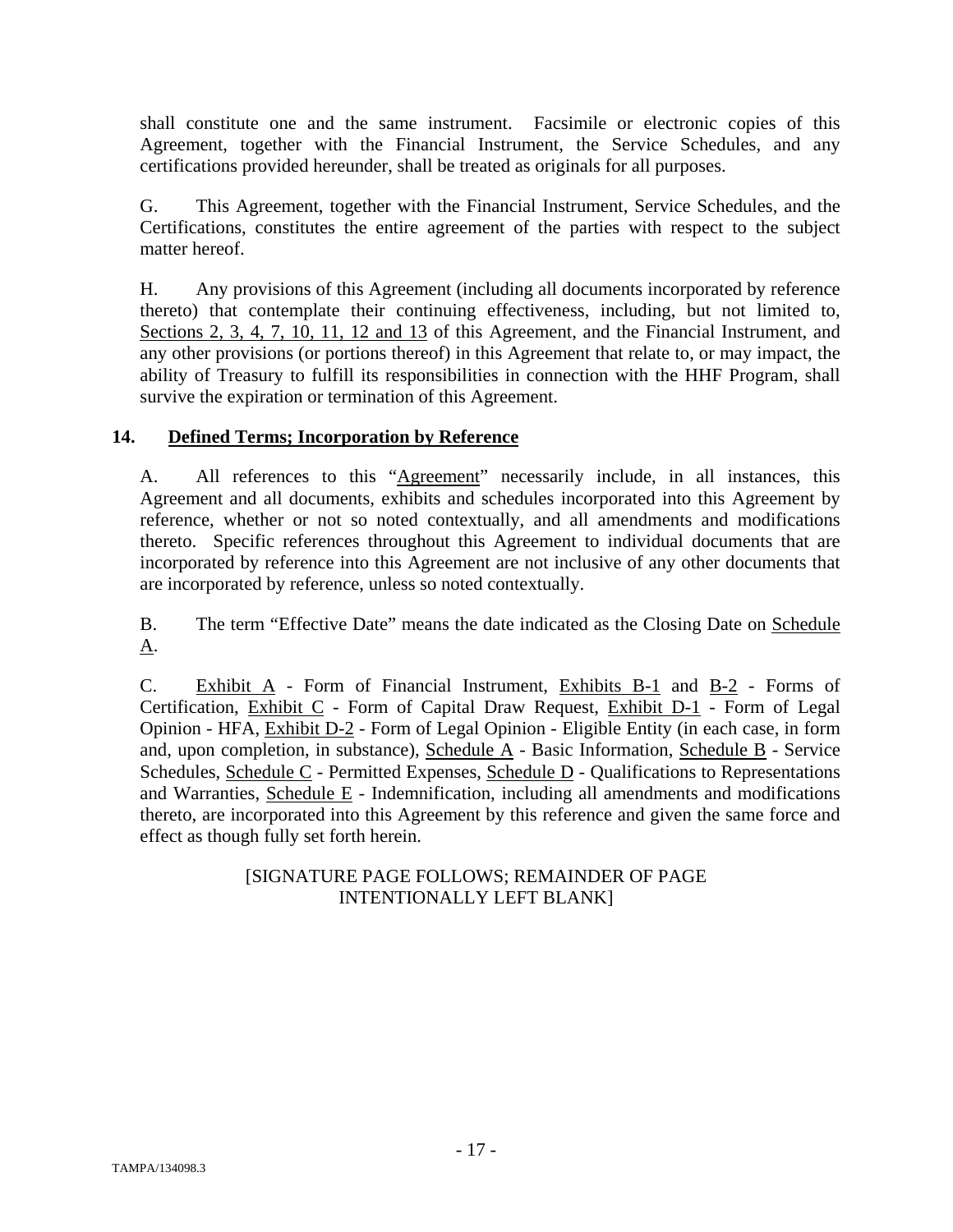**In Witness Whereof**, HFA, Eligible Entity and Treasury by their duly authorized officials hereby execute and deliver this Commitment to Purchase Financial Instrument and HFA Participation Agreement as of the Effective Date.

## **HFA**: **TREASURY**:

#### INDIANA HOUSING AND COMMUNITY DEVELOPMENT AUTHORITY

#### UNITED STATES DEPARTMENT OF THE **TREASURY**

By: <u>/s/ Sherry Seiwert</u> By: Name: Sherry Seiwert By:

Name: Herbert M. Allison, Jr. Title: Executive Director Title: Assistant Secretary for Financial Stability

#### **ELIGIBLE ENTITY**:

INDIANA HOUSING AND COMMUNITY DEVELOPMENT AUTHORITY

By: /s/ Sherry Seiwert Name: Sherry Seiwert Title: Executive Director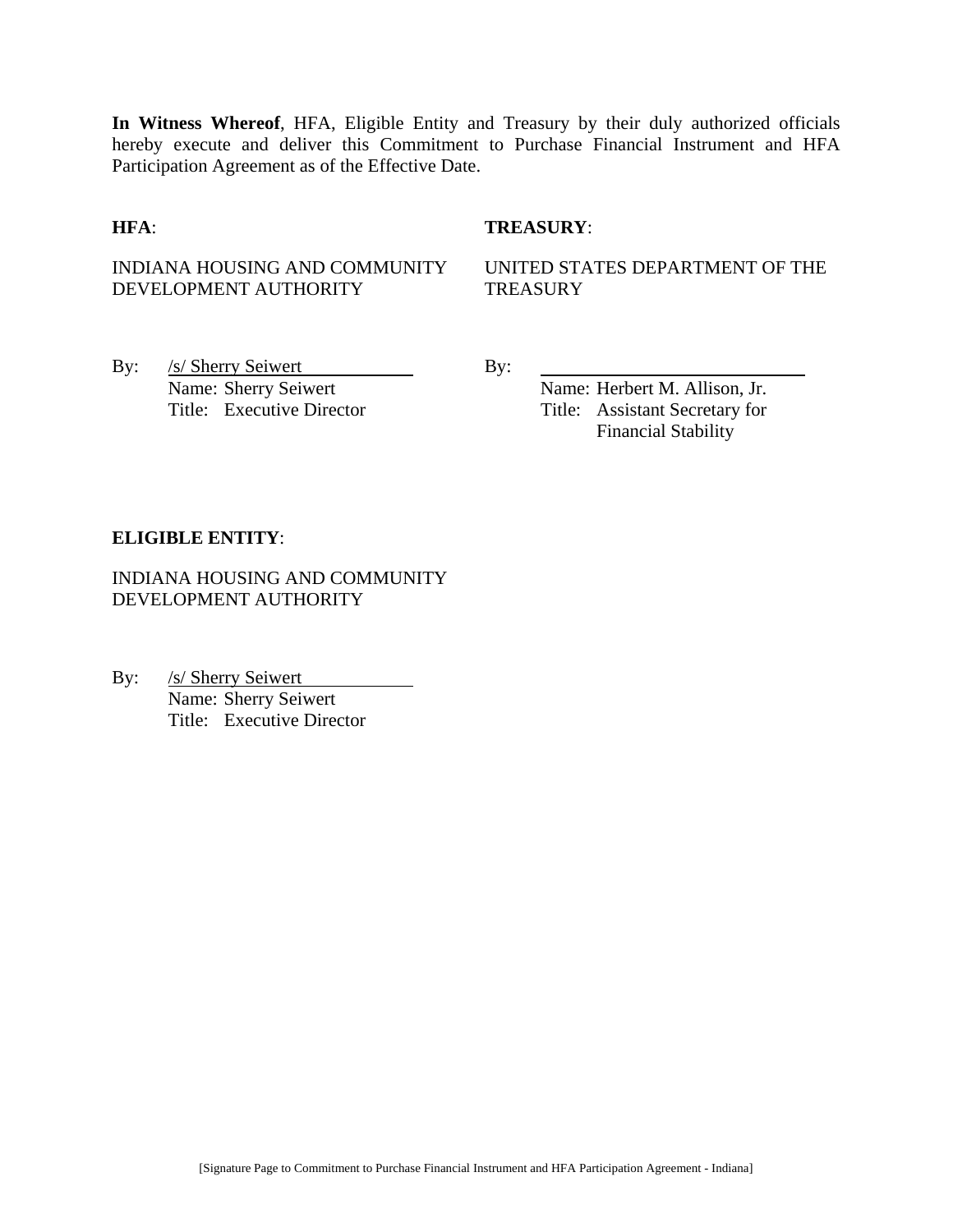**In** Witness Whereof, HFA, Eligible Entity and Treasury by their duly authorized officials hereby execute and deliver this Commitment to Purchase Financial Instrument and HFA Participation Agreement as of the Effective Date.

#### HFA:

#### TREASURY:

INDIANA HOUSING AND COMMUNITY DEVELOPMENT AUTHORITY

By:

Name: Sherry Seiwert Title: Executive Director By:

**TREASURY** Name: Herbert M. Allison, Jr. Title: Assistant Secretary for

Financial Stability

UNITED STATES DEPARTMENT OF THE

#### **ELIGIBLE** ENTITY:

INDIANA HOUSING AND COMMUNITY DEVELOPMENT AUTHORITY

By:

Name: Sherry Seiwert Title: Executive Director

**[Signature Page to Commitment to Purchase Financial Instrument and HFA Participation Agreement - Indiana]**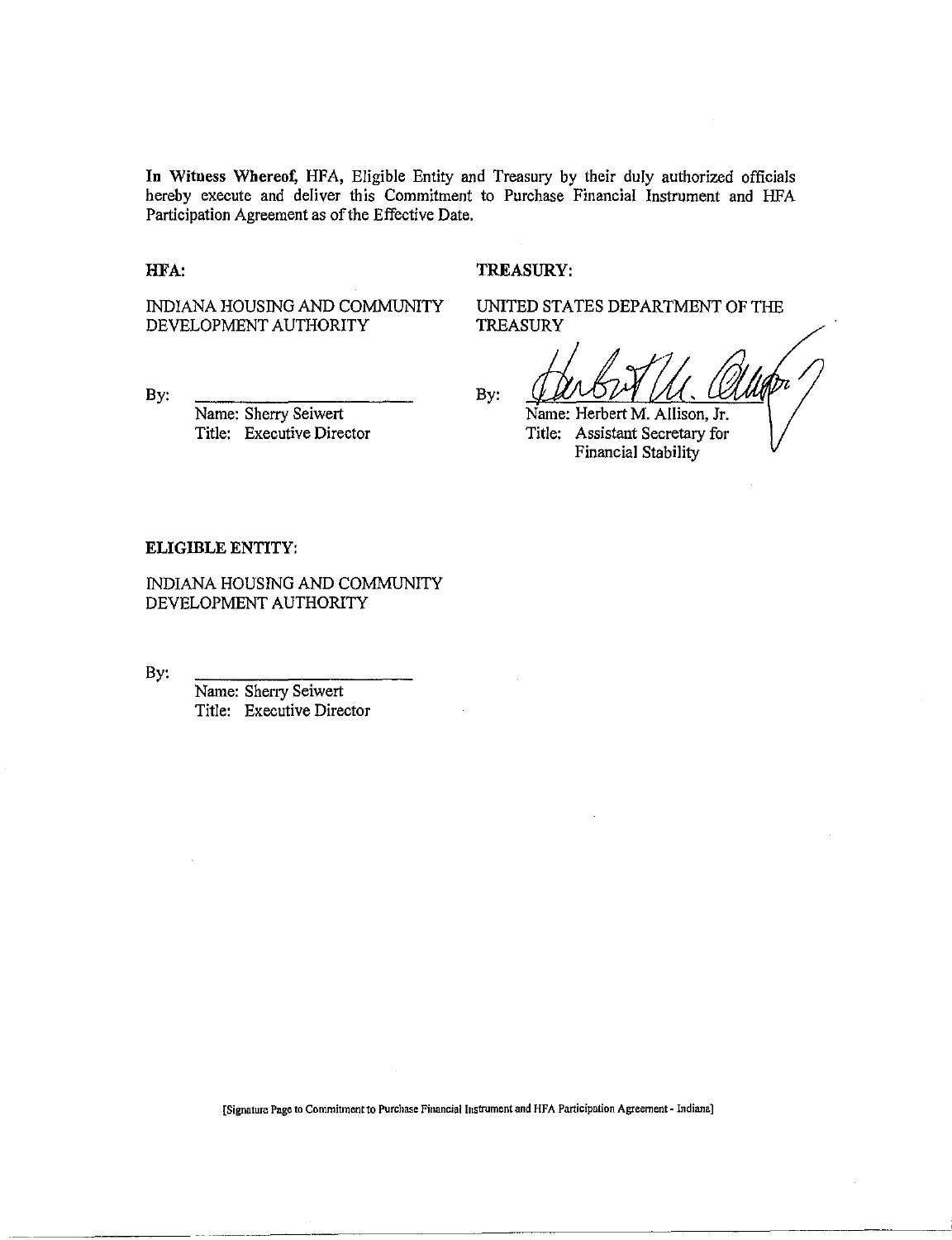## **EXHIBITS AND SCHEDULES**

- Exhibit A Form of Financial Instrument
- Exhibit B-1 Form of HFA Certification
- Exhibit B-2 Form of Eligible Entity Certification
- Exhibit C Form of Capital Draw Request
- Exhibit D-1 Form of Legal Opinion HFA
- Exhibit D-2 Form of Legal Opinion Eligible Entity
- Schedule A Basic Information
- Schedule B Service Schedules
- Schedule C Permitted Expenses
- Schedule D Qualifications to Representations and Warranties
- Schedule E Indemnification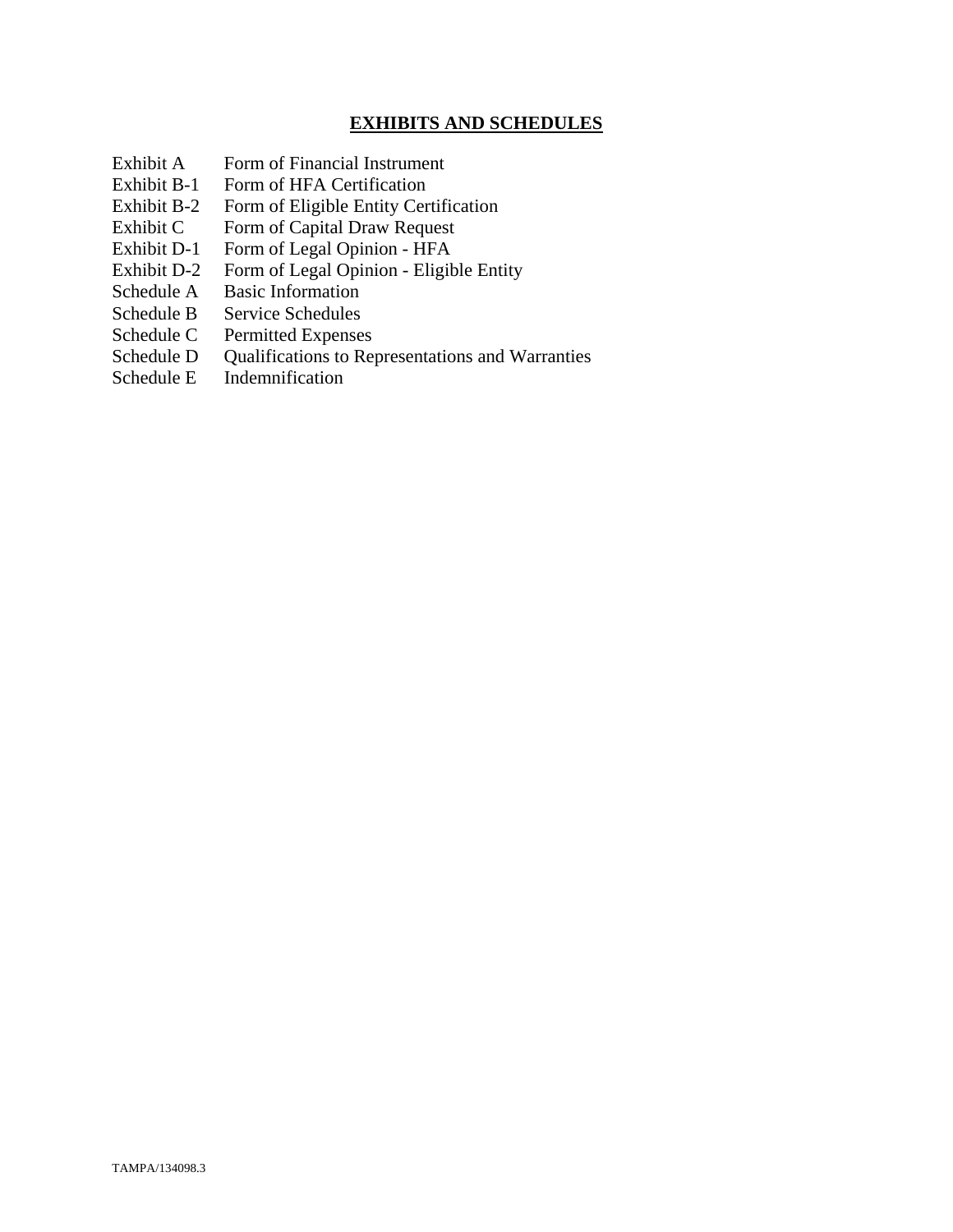#### **EXHIBIT A**

#### **FORM OF FINANCIAL INSTRUMENT**

This Financial Instrument is delivered by the undersigned party ("Eligible Entity") as provided in Section 1 of the Commitment to Purchase Financial Instrument and HFA Participation Agreement (the "Agreement"), entered into as of the Effective Date, by and among the United States Department of the Treasury ("Treasury"), the party designated as HFA in the Agreement ("HFA") and Eligible Entity. This Financial Instrument is effective as of the Effective Date. All of the capitalized terms that are used but not defined herein shall have the meanings ascribed to them in the Agreement.

For good and valuable consideration, the receipt and sufficiency of which are hereby acknowledged, Eligible Entity agrees as follows:

- 1. Eligible Entity Obligation; Purchase Price Consideration.
	- (a) Eligible Entity shall perform all Services described in the Service Schedules in consideration for the Purchase Price described in subsection (b) below, in accordance with the terms and conditions of the Agreement, to the satisfaction of Treasury. The conditions precedent to the payment by Treasury of the Purchase Price with respect to the Services are set forth in Section 3(B) of the Agreement.
	- (b) This Financial Instrument is being purchased by Treasury pursuant to Section 3 of the Agreement through the payment by Treasury of various payments referred to collectively in the Agreement as the "Purchase Price". This Financial Instrument is being purchased by Treasury in connection with Eligible Entity's participation in the Housing Finance Agency Innovation Fund for the Hardest Hit Housing Markets program (the "HHF Program") created under the Emergency Economic Stabilization Act of 2008 (P.L. 110-343), as amended, as the same may be amended from time to time ("EESA").
- 2. Repayment of Purchase Price. In the event a recipient of HHF Program funds repays any or all of the funds received from Eligible Entity in connection with the Services, Eligible Entity shall use such funds as follows:
	- (a) First, if such funds are repaid on or prior to December 31, 2017, Eligible Entity may use such repaid funds to continue to provide Services to other eligible homeowners up to and including December 31, 2017 or retain such repaid funds to fund the Permitted Expenses to the extent the full amount as indicated on Schedule C to the Agreement has not been drawn from Treasury pursuant to Section 3(A) of the Agreement. Any repaid funds retained by Eligible Entity to fund Permitted Expenses shall correspondingly reduce the amount that Eligible Entity may draw from Treasury pursuant to Section 3(A) of the Agreement to fund Permitted Expenses.
	- (b) Second, if such funds are repaid on or prior to December 31, 2017 and Eligible Entity is no longer providing the Services to new homeowners and the Permitted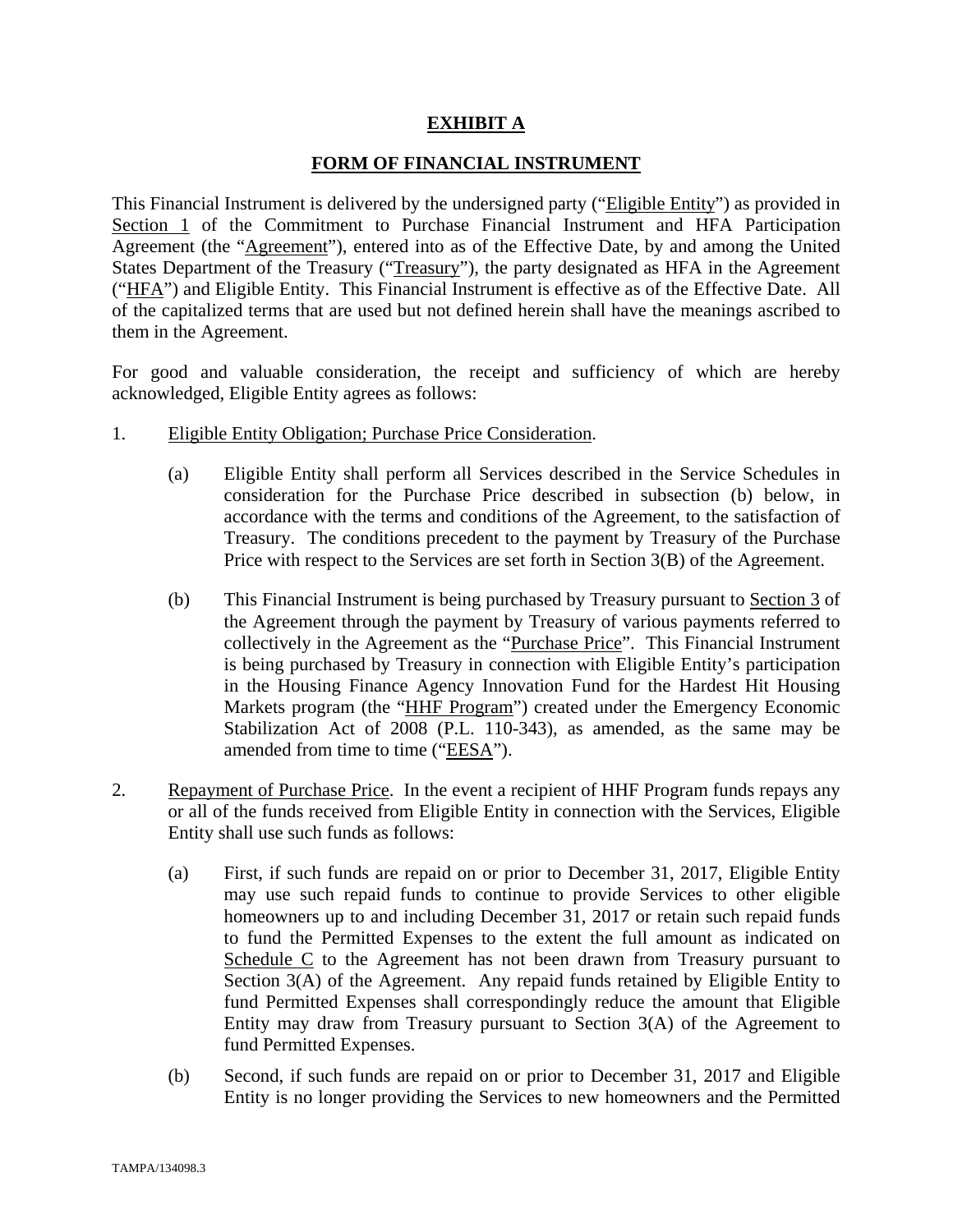Expenses have been fully funded, then Eligible Entity shall remit such funds to Treasury, monthly on the 15th day of each month or first business day thereafter.

- (c) Third, if such funds are repaid after December 31, 2017, Eligible Entity shall remit such funds to Treasury, monthly on the  $15<sup>th</sup>$  day of each month or first business day thereafter.
- 3. Final Repayment. In the event Eligible Entity is holding any HHF Programs funds, including, but not limited to, excess cash and amounts on deposit in the administrative reserve, as of December 31, 2017, such funds shall be returned to Treasury or its designee prior to 1:00 p.m. Eastern Standard Time on December 31, 2017.
- 4. Security Interest. As security for the performance of the Services and the other obligations of Eligible Entity under the Agreement, as such obligations are evidenced in this Financial Instrument, Eligible Entity has granted to Treasury a first lien priority security interest in the Depository Account and in any moneys, or investments, if any, held therein.
- 5. Representations, Warranties and Covenants. Eligible Entity represents and warrants that the representations and warranties set forth in the Agreement, on the date hereof, are, and on the date of each Capital Draw hereunder, shall be, true, correct, accurate and complete in all material respects. The truth and accuracy of such representations and warranties are continuing obligations of Eligible Entity. Additionally, all covenants of Eligible Entity set forth in Section 2 of the Agreement are incorporated herein by reference and Eligible Entity, on the date hereof, is not, and on the date of each Capital Draw hereunder, shall not be in breach of any such covenants. In the event that any of the representations or warranties made herein or in the Agreement cease to be true and correct, or the Eligible Entity breaches any of the covenants made herein or in the Agreement, Eligible Entity agrees to notify Treasury immediately and the same shall constitute an Event of Default hereunder.
- 6. Limitation of Liability

IN NO EVENT SHALL TREASURY, OR ITS OFFICERS, EMPLOYEES, AGENTS OR AFFILIATES BE LIABLE TO ELIGIBLE ENTITY WITH RESPECT TO THE SERVICES OR THE AGREEMENT, OR FOR ANY ACT OR OMISSION OCCURRING IN CONNECTION WITH THE FOREGOING, FOR ANY DAMAGES OF ANY KIND, INCLUDING, BUT NOT LIMITED TO DIRECT DAMAGES, INDIRECT DAMAGES, LOST PROFITS, LOSS OF BUSINESS, OR OTHER INCIDENTAL, CONSEQUENTIAL, SPECIAL OR PUNITIVE DAMAGES OF ANY NATURE OR UNDER ANY LEGAL THEORY WHATSOEVER, EVEN IF ADVISED OF THE POSSIBILITY OF SUCH DAMAGES AND REGARDLESS OF WHETHER OR NOT THE DAMAGES WERE REASONABLY FORESEEABLE; PROVIDED, HOWEVER, THAT THIS PROVISION SHALL NOT LIMIT TREASURY'S OBLIGATION TO REMIT PURCHASE PRICE PAYMENTS TO ELIGIBLE ENTITY IN ACCORDANCE WITH THE AGREEMENT.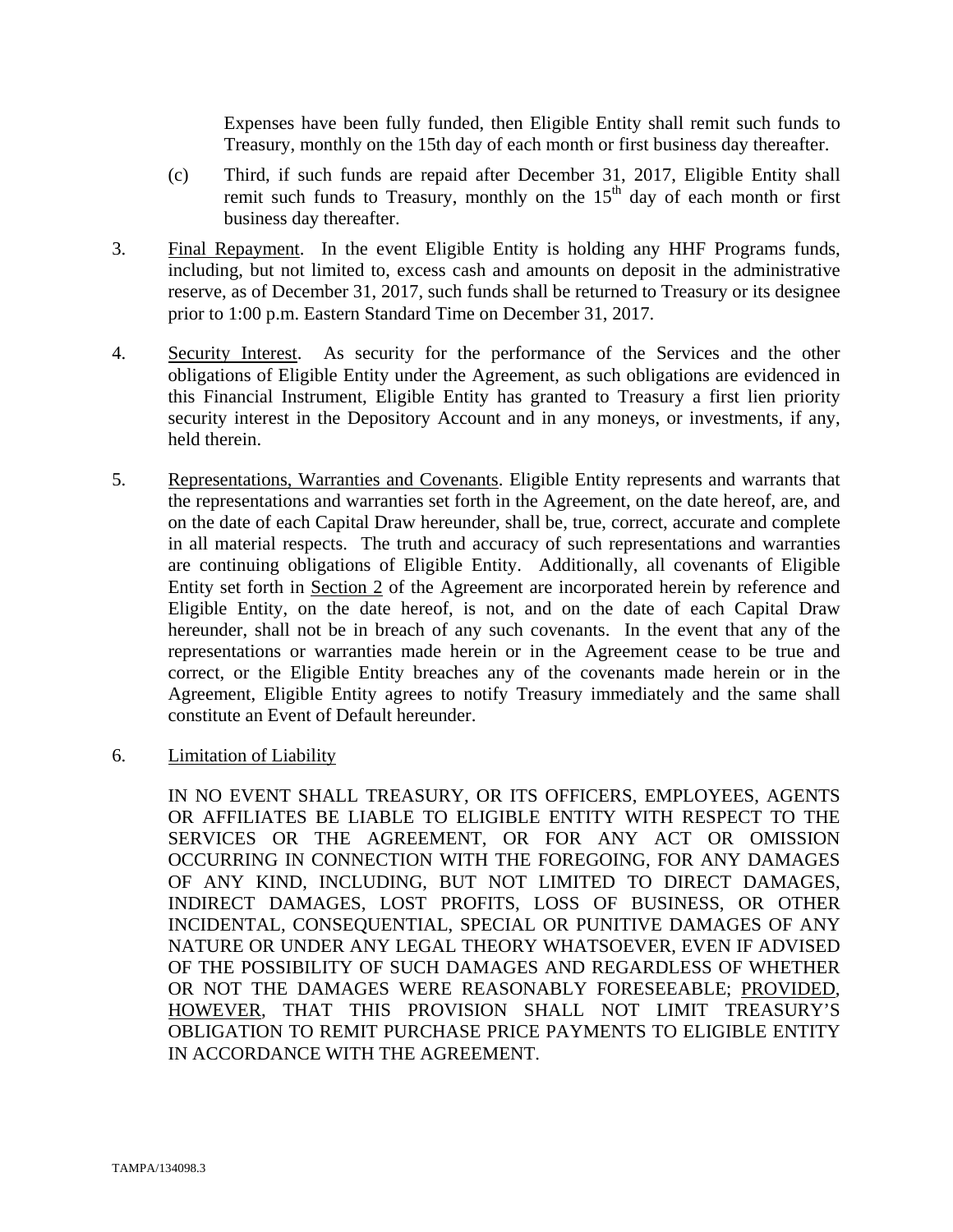## 7. Indemnification

Eligible Entity agrees as set forth on  $S$ chedule E to the Agreement, which  $S$ chedule E is hereby incorporated into this Financial Instrument by reference.

IN WITNESS WHEREOF, Eligible Entity hereby executes this Financial Instrument on the date set forth below.

[INSERT FULL LEGAL NAME OF ELIGIBLE ENTITY]

By: <u> 1989 - Johann Barbara, martin a</u> Name: Title:

Date: \_\_\_\_\_\_\_\_\_\_\_\_ \_\_, 2010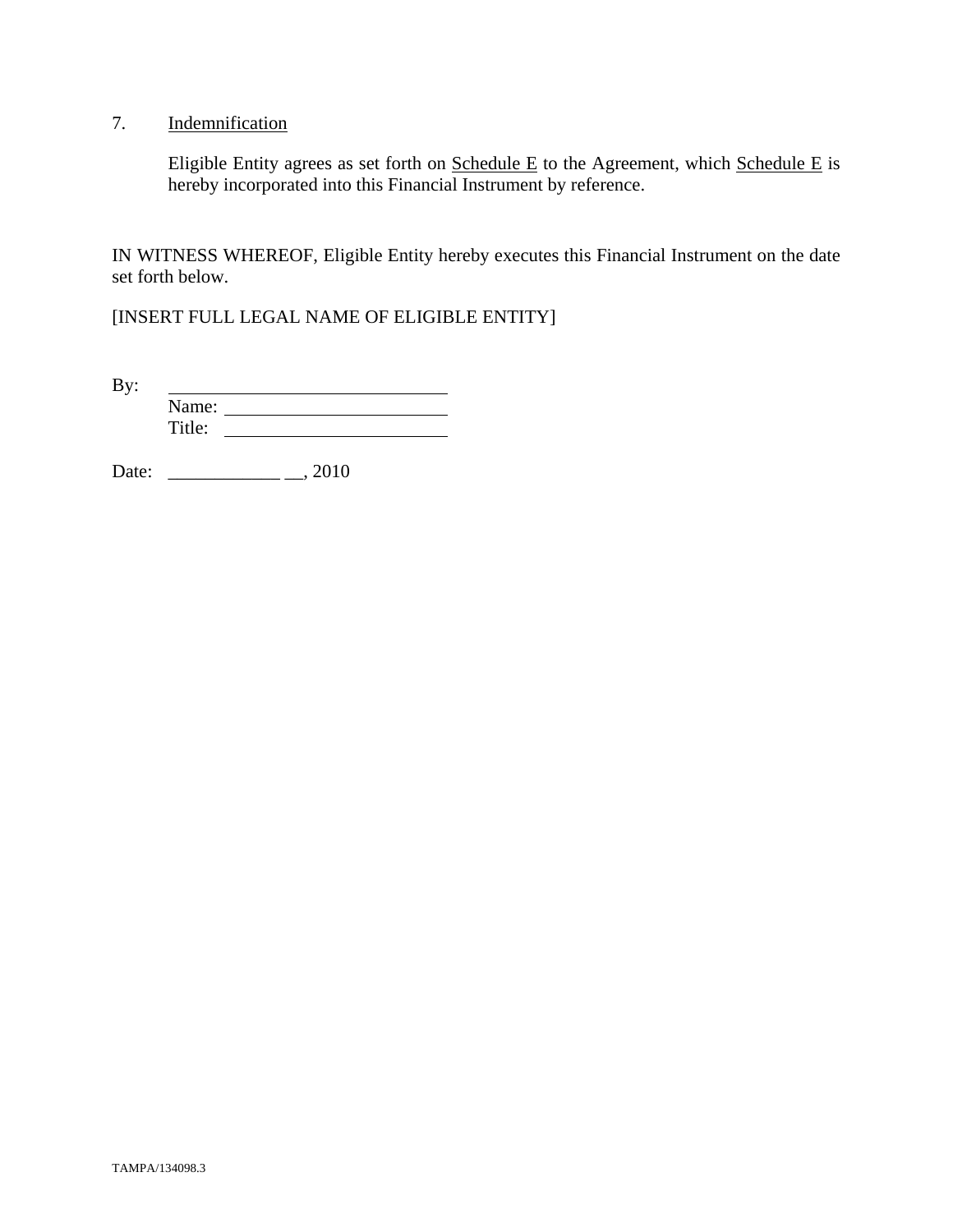#### **EXHIBIT B-1**

#### **FORM OF HFA CERTIFICATION**

This Certification is delivered as required by Section  $2.A(15)$  of that certain Commitment to Purchase Financial Instrument and HFA Participation Agreement (the "Agreement"), effective as of [INSERT CLOSING DATE], by and among the United States Department of the Treasury ("Treasury"), the undersigned party ("HFA") and the institution party thereto ("Eligible Entity"). All terms used, but not defined herein, shall have the meanings ascribed to them in the Agreement.

HFA hereby certifies, represents and warrants as of the date hereof that each of the representations and warranties of HFA contained in the Agreement are true, correct, accurate and complete in all material respects as of the date hereof. All covenants of HFA contained in the Agreement shall remain in full force and effect and HFA is not in breach of any such covenant.

Eligible Entity does not have HHF Program funds on hand of more than  $\frac{1}{2}$ [INSERT AN AMOUNT EQUAL TO 5% OF THE PROGRAM PARTICIPATION CAP]

HFA knows of no material deficiencies in the Internal Antifraud and Compliance Monitoring Program.

In the event that any part of the certification made herein is discovered not to be true and correct, HFA agrees to notify Treasury immediately.

\_\_\_\_\_\_\_\_\_\_\_\_\_\_\_\_\_\_\_\_\_\_\_\_\_\_\_\_\_\_\_\_\_\_\_\_ \_\_\_\_\_\_\_\_\_\_\_\_\_\_\_\_\_\_\_\_\_\_\_\_

[INSERT FULL LEGAL NAME OF HFA]:

[Name of Authorized Official] Date [Title of Authorized Official]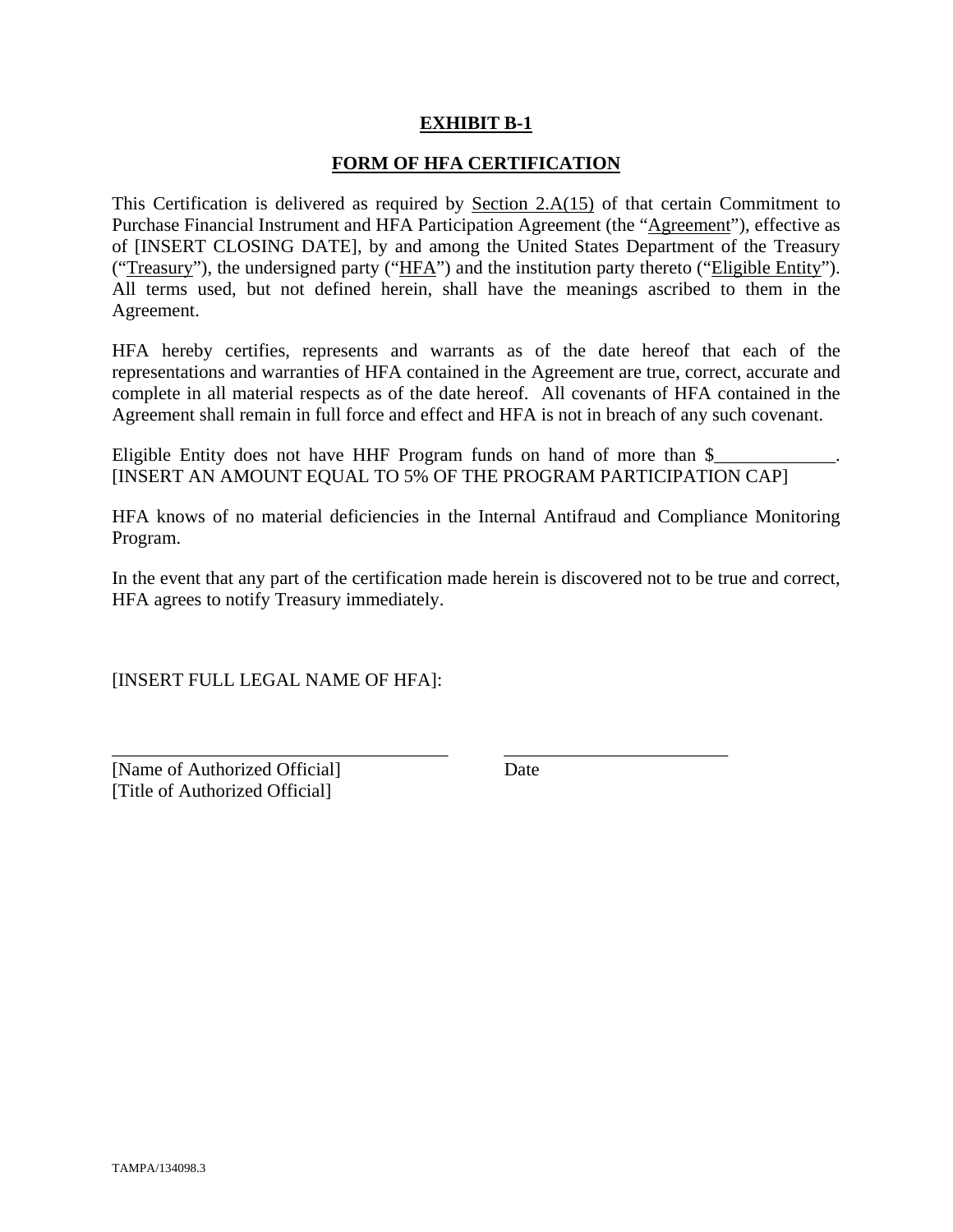## **EXHIBIT B-2**

#### **FORM OF ELIGIBLE ENTITY CERTIFICATION**

This Certification is delivered as required by Section 2.A(15) of the Commitment to Purchase Financial Instrument and HFA Participation Agreement (the "Agreement"), effective as of [INSERT CLOSING DATE], by and among the United States Department of the Treasury ("Treasury"), the party designated as HFA in the Agreement and the undersigned party ("Eligible Entity"). All terms used, but not defined herein, shall have the meanings ascribed to them in the Agreement.

Eligible Entity hereby certifies, represents and warrants as of the date hereof that each of the representations and warranties of Eligible Entity contained in the Agreement are true, correct, accurate and complete in all material respects as of the date hereof. All covenants of Eligible Entity contained in the Agreement shall remain in full force and effect and Eligible Entity is not in breach of any such covenant.

Eligible Entity does not have HHF Program funds on hand of more than  $\$ [INSERT AN AMOUNT EQUAL TO 5% OF THE PROGRAM PARTICIPATION CAP]

Eligible Entity knows of no material deficiencies in the Internal Control Program or the Internal Antifraud and Compliance Monitoring Program.

In the event that any part of the certification made herein is discovered not to be true and correct, Eligible Entity agrees to notify Treasury immediately.

\_\_\_\_\_\_\_\_\_\_\_\_\_\_\_\_\_\_\_\_\_\_\_\_\_\_\_\_\_\_\_\_\_\_\_\_ \_\_\_\_\_\_\_\_\_\_\_\_\_\_\_\_\_\_\_\_\_\_\_\_

[INSERT FULL LEGAL NAME OF ELIGIBLE ENTITY]:

[Name of Authorized Official] Date [Title of Authorized Official]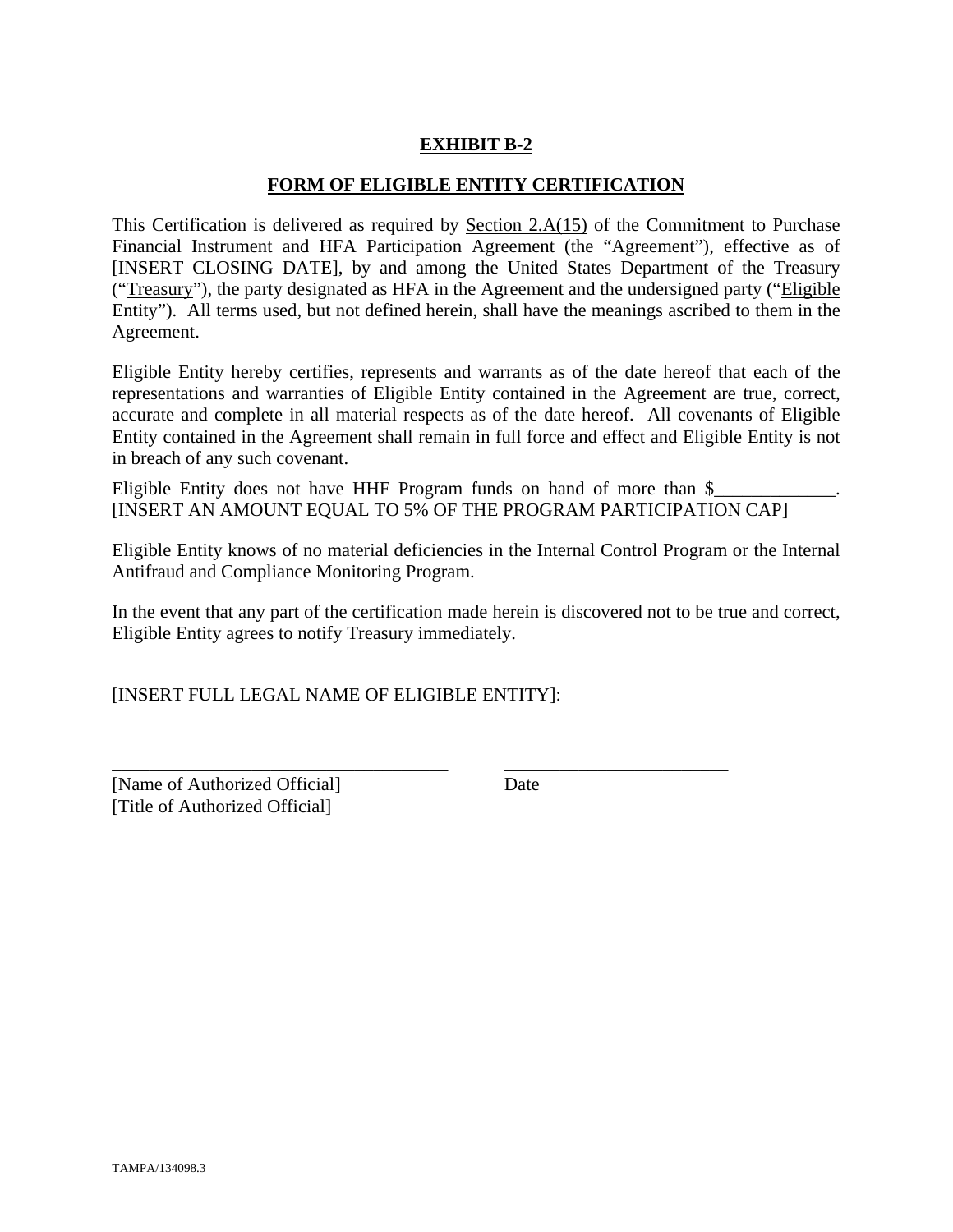#### **EXHIBIT C**

#### **FORM OF CAPITAL DRAW REQUEST**

[insert date]

The Bank of New York Mellon tarpcppclosing@bnymellon.com Attn: Matthew Sabino

The United States Department of the Treasury OFSChiefCounselNotices@do.treas.gov HFAInnovation@do.treas.gov tarp.compliance@do.treas.gov Attention: HFA Hardest Hit Fund

Ladies/Gentlemen:

 Reference is made to the Commitment to Purchase Financial Instrument and HFA Participation Agreement dated as of the date set forth on Schedule A thereto (as amended, supplemented or otherwise modified and in effect from time to time, the "HPA") by and among [insert HFA name] ("HFA"), [insert Eligible Entity name] ("Eligible Entity") and the United States Department of the Treasury ("Treasury"). Reference is also made to the Financial Instrument dated the date set forth on Schedule A to the HPA delivered by Eligible Entity to Treasury (the "Financial Instrument"). Capitalized terms used but not otherwise defined herein shall have the meaning given them in the HPA.

 In accordance with Section 3.A. of the HPA, the undersigned Eligible Entity hereby requests that The Bank of New York Mellon ("BNYM"), on behalf of Treasury, disburse the amounts set forth on the attached Capital Draw Schedule as a Capital Draw against the Purchase Price as described in the HPA to Eligible Entity on [insert date] (the "Funding Date").

 HFA and Eligible Entity, as applicable, hereby certify to Treasury and BNYM, as of the date hereof and on the Funding Date, that:

- (a) no default or Event of Default has occurred and is continuing as of the date hereof and on the Funding Date [other than  $\Box$ ];
- (b) each of the representations and warranties made by HFA and Eligible Entity in the HPA and Financial Instrument are true and correct on and as of such date, as if made on and as of the date hereof and on the Funding Date [other than ];
- (c) HFA and Eligible Entity are in compliance with the covenants and other agreements set forth in the HPA and Financial Instrument, which shall remain in full force and effect [other than \_\_\_\_\_\_\_\_\_\_\_\_\_\_];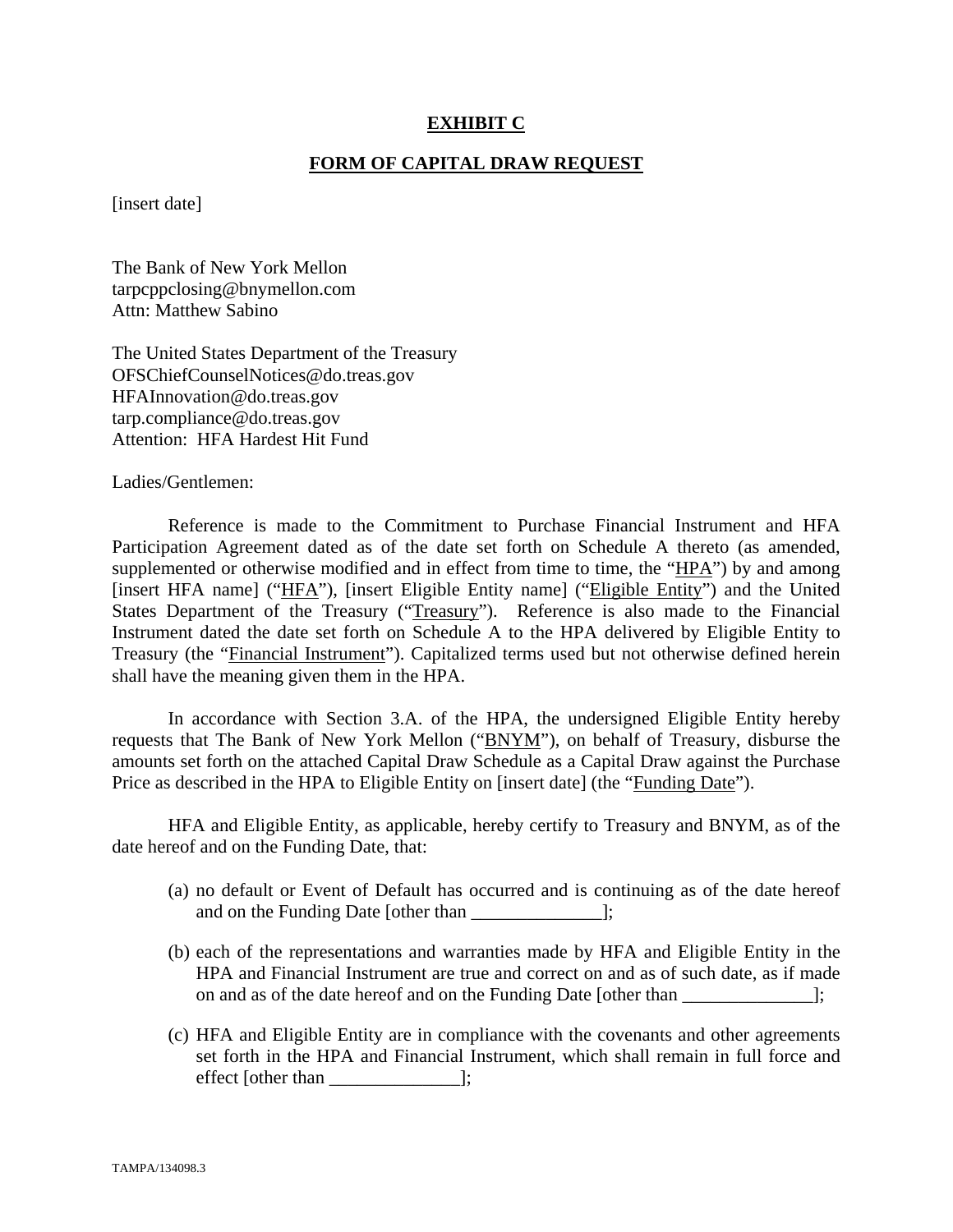- (d) all data and information set forth in this Capital Draw Request, including the Capital Draw Schedule, is true and correct in all respects; and
- (e) to our knowledge, there have been no Acts of Bad Faith by any HHF Recipient [other than  $\qquad$  ].

 In the event that any part of the certification made herein is discovered not to be true and correct after the date hereof, HFA or Eligible Entity, as applicable, shall notify Treasury immediately.

[INSERT FULL LEGAL NAME OF HFA]

[Name of Authorized Official] [Title of Authorized Official]

 $\overline{a}$ 

l

[INSERT FULL LEGAL NAME OF ELIGIBLE ENTITY]

[Name of Authorized Official] [Title of Authorized Official]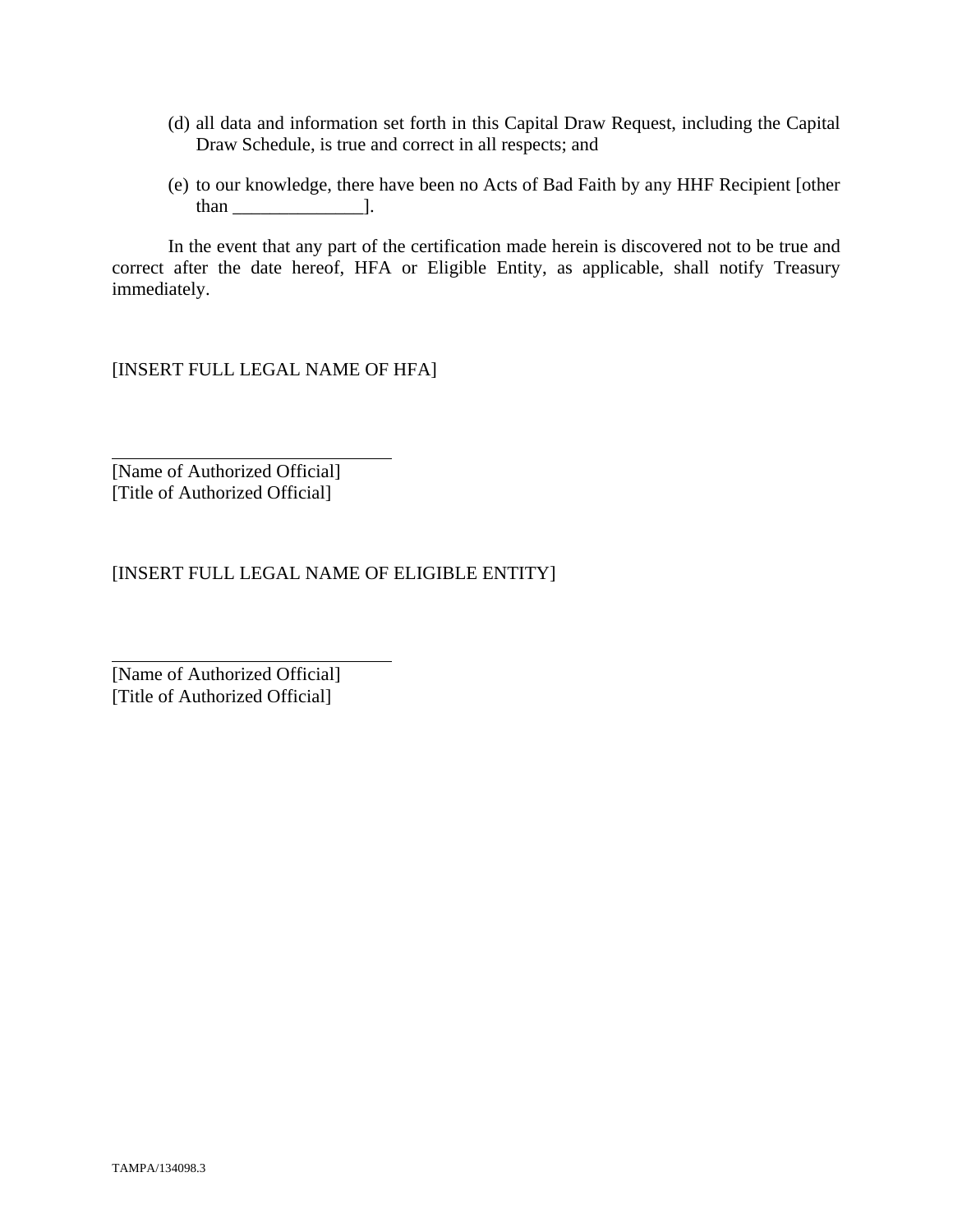# **CAPITAL DRAW SCHEDULE**

| Capital Draw Request for:                                                                                  |               |
|------------------------------------------------------------------------------------------------------------|---------------|
| [ Program                                                                                                  | \$            |
| [ Program                                                                                                  | \$            |
| Program                                                                                                    | \$            |
| Permitted Administrative Expenses                                                                          | \$            |
| <b>Total Capital Draw Request</b>                                                                          | $\mathbb{S}$  |
| Total Capital Draw Request as a Percentage of Program Participation Cap <sup>1</sup> :                     | $\frac{0}{0}$ |
|                                                                                                            |               |
| Total Purchase Price funded to date, including current Capital Draw:                                       | \$            |
|                                                                                                            |               |
| Program Participation Cap:                                                                                 | \$            |
|                                                                                                            |               |
| Program Funds Remaining:                                                                                   | $\mathcal{S}$ |
|                                                                                                            |               |
| Amount of HHF Program funds on hand prior to this Capital Draw:                                            | \$            |
|                                                                                                            |               |
| HHF Program funds on hand prior to this Capital Draw as a Percentage of<br>Program Participation $Cap^2$ : | $\%$          |
|                                                                                                            |               |

<sup>1</sup> May not be less than 2.5% nor exceed 20%.<br><sup>2</sup> May not exceed 5.0% on the date of submission of the Draw Request.

**Depository Account Information/Wire Instructions for payment of Capital Draw:**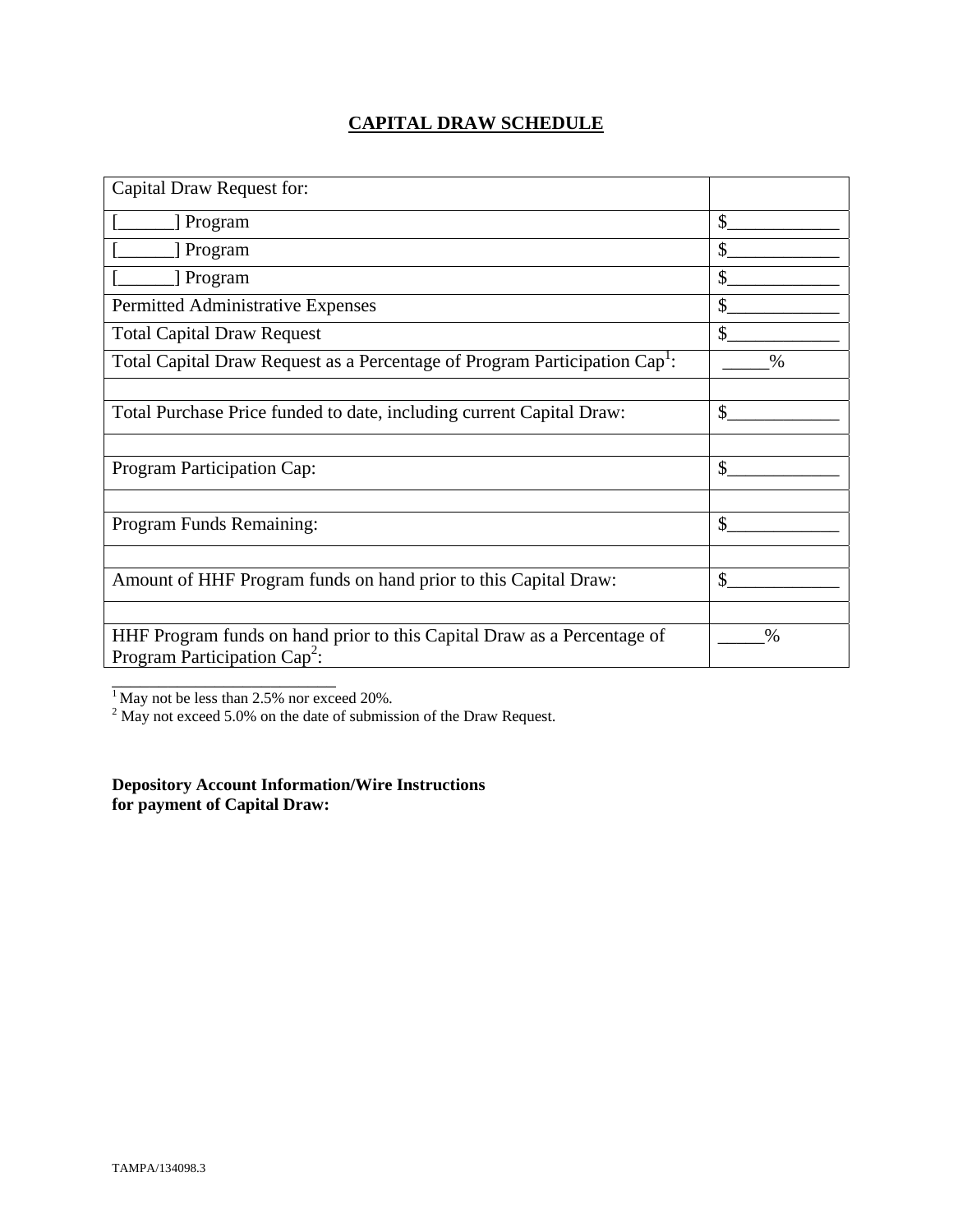## **EXHIBIT D-1**

## **FORM OF LEGAL OPINION - HFA**

#### [Customary introduction/qualifications]

1. HFA has been duly created and is validly existing as a \_\_\_\_\_\_\_\_\_\_\_\_\_\_\_\_\_\_\_\_ under the laws of the State of \_\_\_\_\_\_\_\_\_.

2. HFA has duly authorized the execution and delivery of the Agreement, and no further approval or authorization is required by HFA.

3. HFA has the power and authority to execute and deliver the Agreement and to perform its obligations thereunder.

4. The Agreement has been duly executed and delivered by HFA and, assuming due authorization, execution and delivery by the other parties thereto, constitutes a valid, legal and binding obligation of HFA, enforceable against HFA in accordance with its terms, except as the same may be limited by applicable bankruptcy, insolvency, reorganization, moratorium or similar laws affecting the enforcement of creditors' rights generally and general equitable principles, regardless of whether such enforceability is considered in a proceeding at law or in equity.

5. The execution and delivery by HFA of the Agreement and the performance by HFA of its obligations thereunder do not and will not: (i) violate the [organizational documents/Enabling Act] of HFA, (ii) to the best of our knowledge, after due inquiry, constitute a breach of or a default under any agreements or other instruments to which HFA is a party, (iii) to the best of our knowledge, after due inquiry, violate any judgment, decree or order of any court or administrative tribunal to which HFA is subject, or (iv) violate any Applicable Laws.

6. No consent, approval, authorization or other action by, or filing or registration with, any governmental authority of the United States or the State of \_\_\_\_\_\_\_\_\_\_ or any other entity having jurisdiction over HFA is required to be obtained prior to the execution and delivery of the Agreement or to perform the obligations contemplated thereby other than those consents, approvals, authorizations, filings, actions and registrations which have been obtained as of the date hereof.

7. HFA has obtained all necessary permits and licenses to perform its obligations under the Agreement.

8. There is no action, suit or proceeding, at law or in equity, or by or before any court or governmental agency, now pending or, to our knowledge, overtly threatened in writing against HFA that challenges the validity or enforceability of, or that seeks to enjoin the performance of, or seeks damages with respect to the Agreements or any of HFA's obligations thereunder.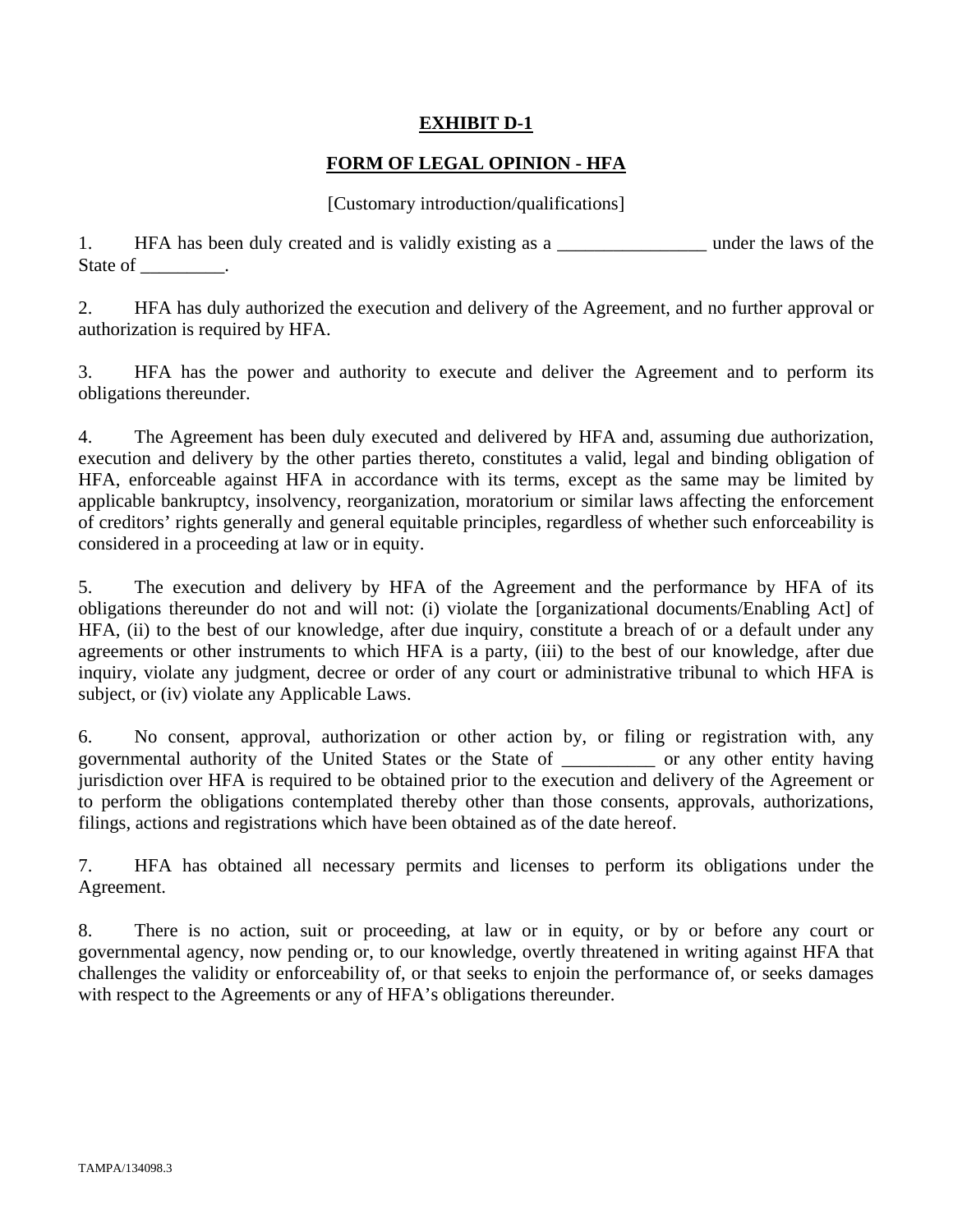## **EXHIBIT D-2**

## **FORM OF LEGAL OPINION - ELIGIBLE ENTITY**

#### [Customary introduction/qualifications]

1. Eligible Entity has been duly incorporated and is validly existing as a \_\_\_\_\_\_\_\_\_\_\_\_\_\_\_\_\_\_ and is in good standing under the laws of the State of \_\_\_\_\_\_\_\_.

2. Eligible Entity has duly authorized the execution and delivery of the Agreement and the Financial Instrument by all necessary [corporate] action, and no further approval or authorization is required by Eligible Entity.

3. Eligible Entity has the power and authority to execute and deliver the Agreement and the Financial Instrument and to perform its obligations thereunder.

4. Each of the Agreement and the Financial Instrument has been duly executed and delivered by Eligible Entity and, assuming due authorization, execution and delivery by the other parties thereto, each constitutes a valid, legal and binding obligation of Eligible Entity, enforceable against Eligible Entity in accordance with its terms, except as the same may be limited by applicable bankruptcy, insolvency, reorganization, moratorium or similar laws affecting the enforcement of creditors' rights generally and general equitable principles, regardless of whether such enforceability is considered in a proceeding at law or in equity.

5. The execution and delivery by Eligible Entity of the Agreement and the Financial Instrument and the performance by Eligible Entity of its obligations thereunder do not and will not: (i) violate the [organizational documents] of Eligible Entity, (ii) to the best of our knowledge, after due inquiry, constitute a breach of or a default under any agreements or other instruments to which Eligible Entity is a party, (iii) to the best of our knowledge, after due inquiry, violate any judgment, decree or order of any court or administrative tribunal to which Eligible Entity is subject, or (iv) violate any Applicable Laws.

6. No consent, approval, authorization or other action by, or filing or registration with, any governmental authority of the United States or the State of \_\_\_\_\_\_\_\_\_\_ or any other entity having jurisdiction over Eligible Entity is required to be obtained prior to the execution and delivery of the Agreement and the Financial Instrument or to perform the Services contemplated thereby other than those consents, approvals, authorizations, filings, actions and registrations which have been obtained as of the date hereof.

7. Eligible Entity has obtained all necessary permits and licenses to perform the Services it is obligated to perform under the Agreement.

8. There is no action, suit or proceeding, at law or in equity, or by or before any court or governmental agency, now pending or, to our knowledge, overtly threatened in writing against Eligible Entity that challenges the validity or enforceability of, or that seeks to enjoin the performance of, or seeks damages with respect to, the Agreement, the Financial Instrument or the Services.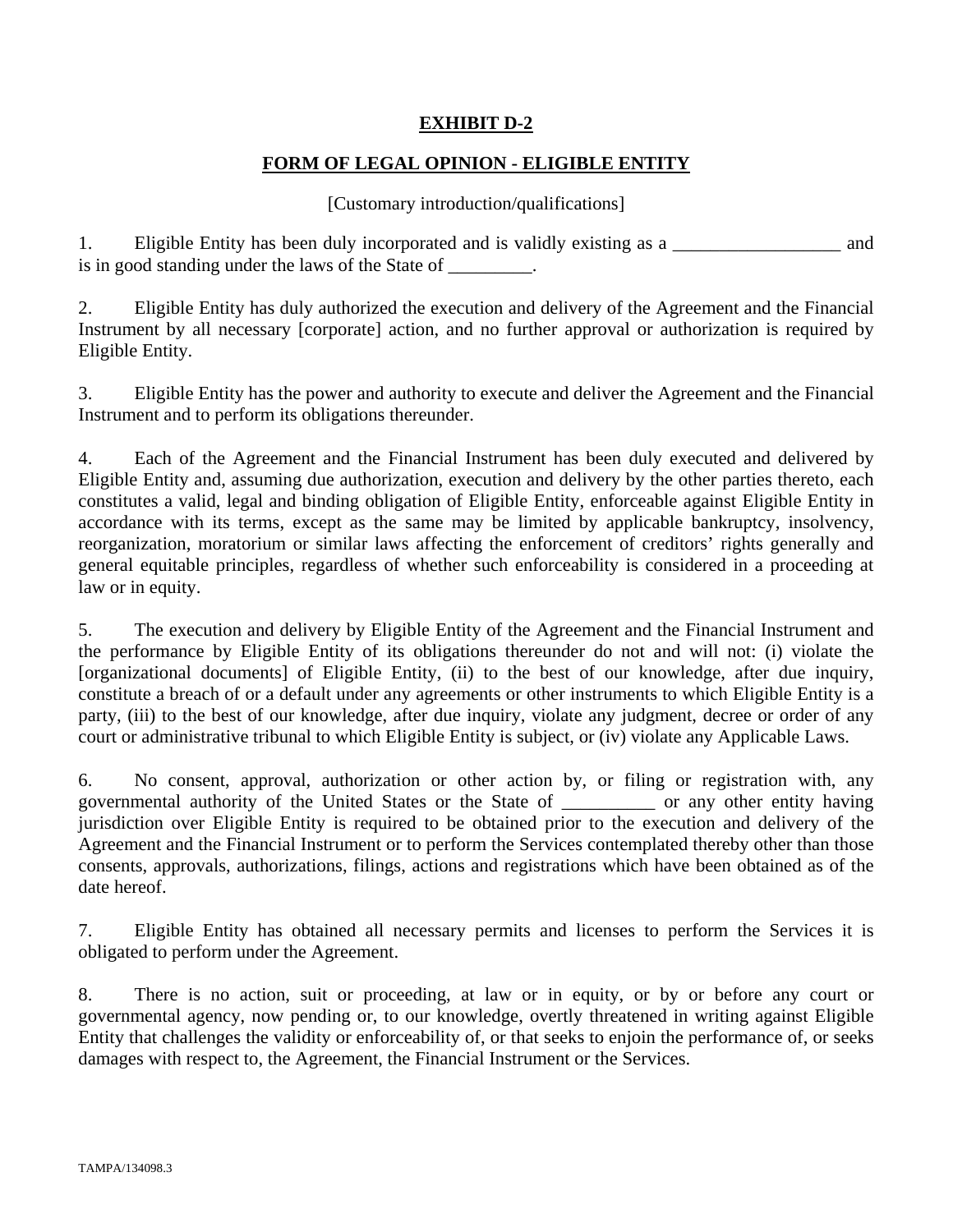#### **SCHEDULE A**

#### **BASIC INFORMATION**

| <b>Eligible Entity Information:</b>     |                                                                                            |  |
|-----------------------------------------|--------------------------------------------------------------------------------------------|--|
| Name of the Eligible Entity:            | <b>Indiana Housing and Community Development</b><br>Authority                              |  |
| Corporate or other organizational form: | body corporate and politic, established and existing<br>under Indiana Code 5-20-1 et. seq. |  |
| Jurisdiction of organization:           | Indiana                                                                                    |  |
| Notice Information:                     |                                                                                            |  |
|                                         |                                                                                            |  |
|                                         |                                                                                            |  |
| <b>HFA</b> Information:                 |                                                                                            |  |
| Name of HFA:                            | Indiana Housing and Community Development<br>Authority <sup>1</sup>                        |  |
| Organizational form:                    | body corporate and politic, established and existing<br>under Indiana Code 5-20-1 et. seq. |  |
| Date of Application:                    | September 1, 2010                                                                          |  |
| Notice Information:                     | Same as notice information for Eligible Entity.                                            |  |
| <b>Program Participation Cap:</b>       | \$82,762,859                                                                               |  |

 $\overline{a}$ 1 References in the Agreement to the term "HFA" shall mean the Indiana Housing and Community Development Authority ("IHCDA") in its capacity as HFA as such term is used in the Agreement; and references in the Agreement to the term "Eligible Entity" shall mean IHCDA, in its capacity as Eligible Entity as such term is used in the Agreement.

Notwithstanding anything to the contrary in the Agreement, (A) for purposes of Section 4(G) thereof, (i) annual audited financial statements shall be due no later than one hundred eighty (180) days after the end of IHCDA's fiscal year, and (ii) quarterly financial statements shall be due no later than forty-five (45) days after the end of each quarter commencing with the first full quarter ending after the Effective Date; provided that for any quarter IHCDA does not prepare unaudited financial statements for its internal use, or to be sent to a third party, such quarterly unaudited financial statement shall not be required and instead IHCDA shall provide to Treasury, no later than forty-five (45) days after the end of each quarter commencing with the first full quarter ending after the Effective Date, summary expenses by category [e.g., in-take partners, IHCDA specific expenses (e.g. salaries)], and last business day of the quarter's Depository Account bank statement, which information will allow Treasury to review and confirm the funds used for the Services and Permitted Expenses; (B) for purposes of Section 7 thereof, the powers and authority of IHCDA shall be governed by and construed in accordance with the laws of the State of Indiana; and (C) for the purposes of Section  $2(C)(1)$  and  $6(A)(2)$  thereof, references to the term "instrumentality" shall mean "body corporate and politic".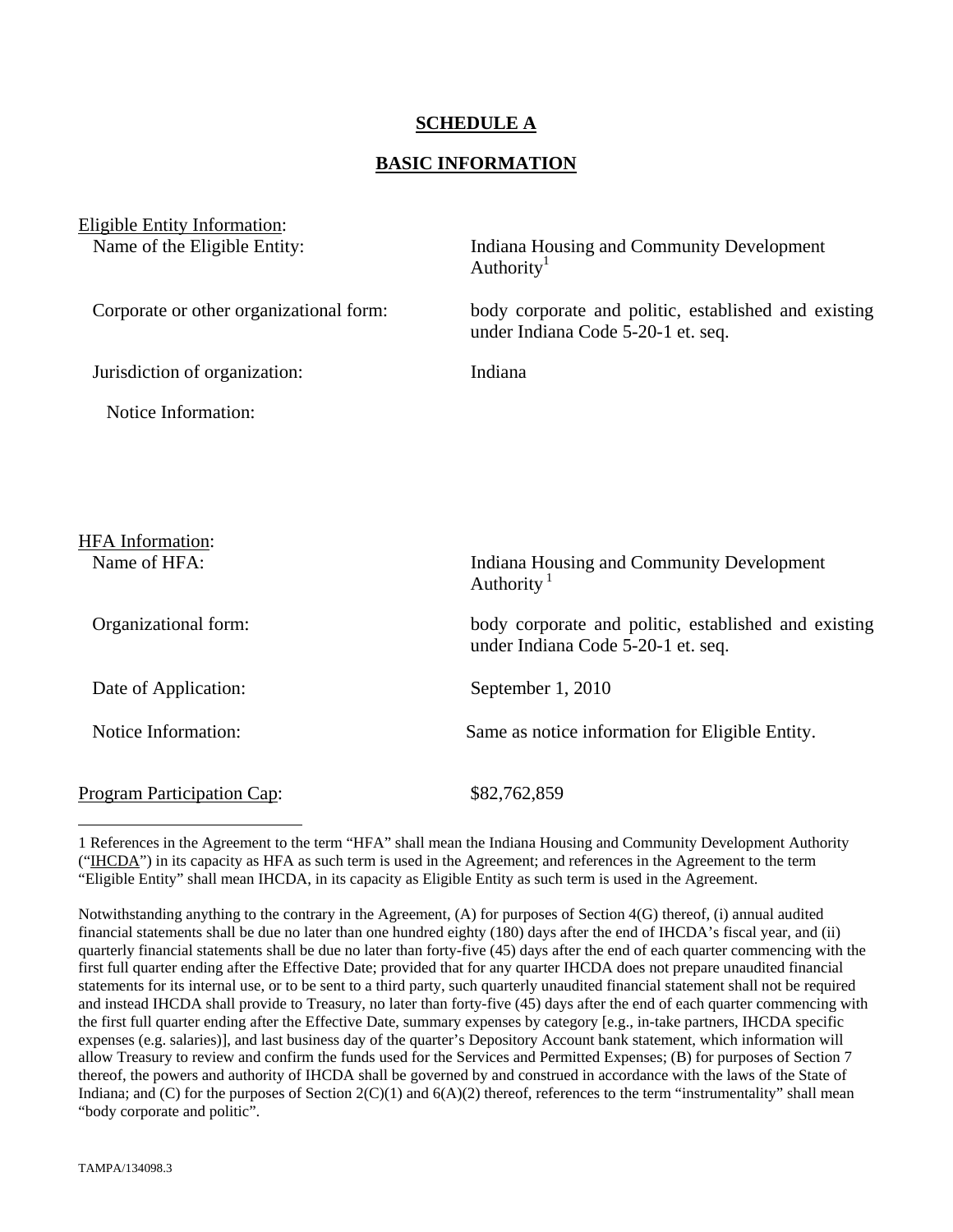Closing Date: September 23, 2010

Eligible Entity Depository Account Information: See account information set forth in the Depository Account Control Agreement between Treasury and Eligible Entity regarding the HHF Program.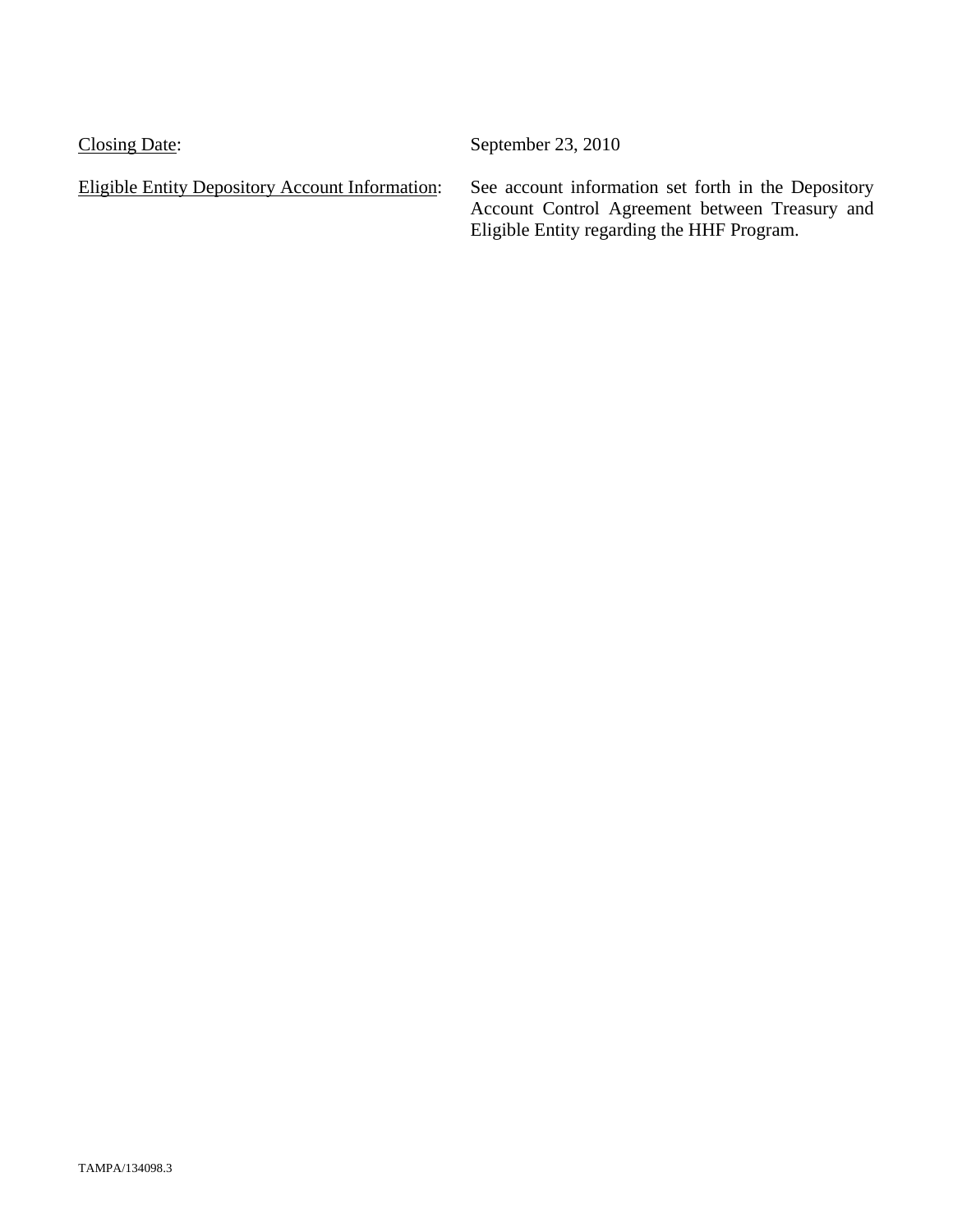#### **SCHEDULE B**

#### **SERVICE SCHEDULES**

The attached Service Schedules (numbered sequentially as Service Schedule B-1, Service Schedule B-2, et seq.) together comprise Schedule B to that certain Commitment to Purchase Financial Instrument and HFA Participation Agreement, entered into as of the Effective Date, by and among the United States Department of the Treasury and the undersigned parties.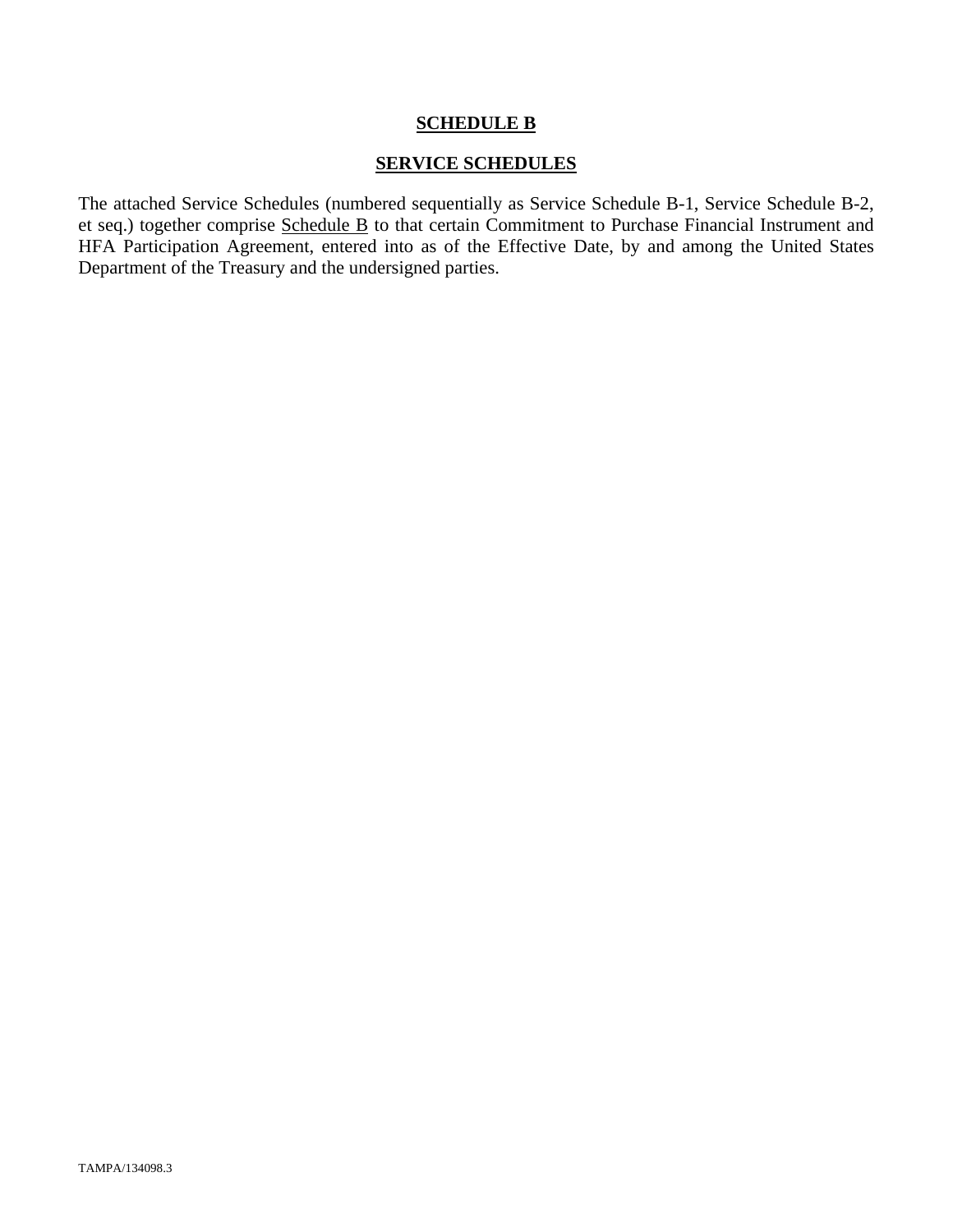# **SERVICE SCHEDULE B-1**

# **Indiana Hardest Hit Fund Unemployment Bridge Program**

# **Summary Guidelines**

| 1. | Program               | Under Indiana's Hardest Hit Fund Unemployment Bridge Program (UBP)            |  |
|----|-----------------------|-------------------------------------------------------------------------------|--|
|    | <b>Overview</b>       | the Indiana Housing and Community Development Authority (IHCDA)               |  |
|    |                       | will offer individuals who are unemployed through no fault or neglect of      |  |
|    |                       | their own a monthly benefit to cover a portion of their first mortgage and    |  |
|    |                       | related expenses while the individual seeks new employment. When              |  |
|    |                       | necessary, IHCDA will also provide a limited amount of funding at the         |  |
|    |                       | outset of assistance to bring a mortgage current so that IHCDA may            |  |
|    |                       | provide future monthly payments. IHCDA will also provide assistance (up       |  |
|    |                       | to three months principal, interest, taxes and insurance (PITI) plus fees) in |  |
|    |                       | cases to currently substantially underemployed homeowners who                 |  |
|    |                       | accumulated a delinquency during a period of unemployment but cannot          |  |
|    |                       | bring their mortgage current with their current income. This last category    |  |
|    |                       | of assistance will only apply if borrowers: (a) qualify in all other respects |  |
|    |                       | for assistance; (b) have demonstrated that they can afford mortgage           |  |
|    |                       | payments with their post-unemployment income; and (c) cannot qualify for      |  |
|    |                       | mortgage reinstatement BUT FOR HHF Assistance.                                |  |
| 2. | <b>Program Goals</b>  | The goal of the UBP is to cover a portion of PITI for eligible unemployed     |  |
|    |                       | and substantially underemployed homeowners, allowing them to:                 |  |
|    |                       | 1) Secure re-employment in their occupation; or                               |  |
|    |                       | Access training made available through the Indiana Department of              |  |
|    |                       | Workforce Development that will help them secure employment in a              |  |
|    |                       | new occupation.                                                               |  |
| 3. | <b>Target</b>         | Our target population is low- to moderate-income homeowners in any            |  |
|    | <b>Population /</b>   | county in Indiana. Homeowners in the 46 counties classified as hardest hit    |  |
|    | <b>Areas</b>          | will be eligible for a longer term of assistance (18 months) than             |  |
|    |                       | homeowners residing in other counties (12 months).                            |  |
| 4. | Program               | \$66,228,859.00                                                               |  |
|    | <b>Allocation</b>     |                                                                               |  |
|    | (Excluding            |                                                                               |  |
|    | <b>Administrative</b> |                                                                               |  |
|    | <b>Expenses</b> )     |                                                                               |  |
| 5. | <b>Borrower</b>       | Unemployed and eligible for unemployment insurance OR (in limited<br>1)       |  |
|    | <b>Eligibility</b>    | cases) underemployed and able to document both current financial              |  |
|    | Criteria              | hardship and a prior period of unemployment resulting in a current            |  |
|    |                       | delinquency;                                                                  |  |
|    |                       | Engaged in approved training, education or structured volunteer work<br>2)    |  |
|    |                       | EXCEPT for the limited number of cases in which we will assist                |  |
|    |                       | currently employed individuals;                                               |  |
|    |                       | Enrollment in counseling;<br>3)                                               |  |
|    |                       |                                                                               |  |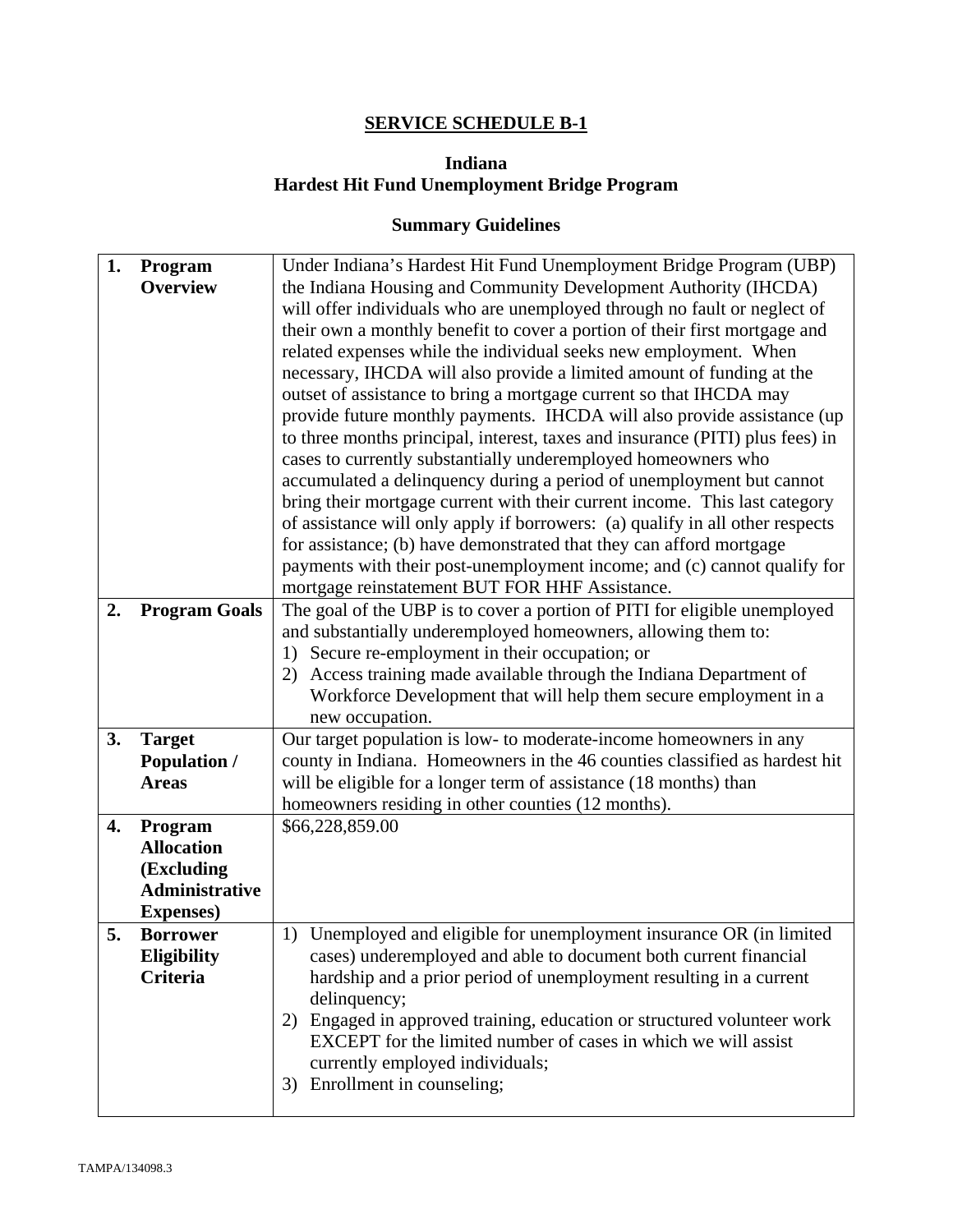|    |                                                                            | Current household income below 120% AMI adjusted for borrower<br>4)                                                                                     |  |  |
|----|----------------------------------------------------------------------------|---------------------------------------------------------------------------------------------------------------------------------------------------------|--|--|
|    |                                                                            | household size;                                                                                                                                         |  |  |
|    |                                                                            | Documentation of six months of pre-hardship timely payments;<br>5)                                                                                      |  |  |
|    |                                                                            | Agreement to pay 30% of current income toward PITI EXCEPT for the<br>6)                                                                                 |  |  |
|    |                                                                            | limited number of cases in which we will assist currently employed                                                                                      |  |  |
|    |                                                                            | individuals; in those cases, individuals will be expected to make some                                                                                  |  |  |
|    |                                                                            | contribution toward clearing their delinquency, with 30% serving as                                                                                     |  |  |
|    |                                                                            | the standard;                                                                                                                                           |  |  |
|    |                                                                            | 7) Owning only one home;                                                                                                                                |  |  |
|    |                                                                            | Submission of hardship affidavit documenting inability to pay<br>8)                                                                                     |  |  |
|    |                                                                            | mortgage;                                                                                                                                               |  |  |
|    |                                                                            | Veterans and military personnel (active or reserve) will receive priority<br>9)                                                                         |  |  |
|    |                                                                            | over all other applicants; and                                                                                                                          |  |  |
|    |                                                                            | Filed for unemployment insurance on or after the UBP implementation<br>10)                                                                              |  |  |
|    |                                                                            | date.                                                                                                                                                   |  |  |
|    | IHCDA will require the borrower to contribute 30% of his or her<br>11)     |                                                                                                                                                         |  |  |
|    |                                                                            | current household income for PITI based on documentation of                                                                                             |  |  |
|    |                                                                            | unemployment benefits. Borrower delinquency of more than thirty                                                                                         |  |  |
|    | days for two payment periods (consecutive or nonconsecutive) is cause      |                                                                                                                                                         |  |  |
|    |                                                                            | for automatic termination of assistance.                                                                                                                |  |  |
| 6. | <b>Property</b> /                                                          | Principal balances below \$217,000 (80% of FHA Loan Limit for single<br>1)                                                                              |  |  |
|    | Loan                                                                       | family homes in the majority of Indiana).                                                                                                               |  |  |
|    | Eligibility                                                                | 2) Loan-to-value below 125% at time of application inclusive of HHF                                                                                     |  |  |
|    | Criteria                                                                   | assistance.                                                                                                                                             |  |  |
| 7. | Program                                                                    | Property is vacant, abandoned or condemned.<br>1)                                                                                                       |  |  |
|    | <b>Exclusions</b>                                                          | Borrower has not exhausted or been ruled ineligible for other programs<br>2)                                                                            |  |  |
|    |                                                                            | (federal or direct lender).                                                                                                                             |  |  |
|    |                                                                            | 3) Borrower has liquid assets sufficient to make 6 months' worth of                                                                                     |  |  |
|    |                                                                            | payments, excluding retirement accounts.                                                                                                                |  |  |
|    | Borrower is ineligible for unemployment benefits (for example due to<br>4) |                                                                                                                                                         |  |  |
|    |                                                                            | nature of job loss or no W-2 reportable wages).                                                                                                         |  |  |
|    |                                                                            | 5) Property is subject to a second mortgage and second mortgage servicer                                                                                |  |  |
|    |                                                                            | will not agree to forbearance or other arrangements during assistance                                                                                   |  |  |
| 8. | <b>Structure of</b>                                                        | period.                                                                                                                                                 |  |  |
|    | <b>Assistance</b>                                                          | All assistance is structured as a forgivable, non-recourse, non-amortizing                                                                              |  |  |
|    |                                                                            | loan, secured by a junior lien on the property. The loan is forgiven at a                                                                               |  |  |
|    |                                                                            | rate of 20% per year in years 6 through 10 of the loan term. This loan will                                                                             |  |  |
|    |                                                                            | only be repayable if the borrower sells the property before the forgiveness<br>period expires and there is sufficient equity to pay the loan. All funds |  |  |
|    |                                                                            | returned to the UBP may be recycled until December 31, 2017; thereafter                                                                                 |  |  |
|    |                                                                            | they will be returned to Treasury.                                                                                                                      |  |  |
| 9. | <b>Per Household</b>                                                       | Total assistance per household is not to exceed \$18,000 in hardest hit                                                                                 |  |  |
|    | <b>Assistance</b>                                                          | counties or \$12,000 in balance of state.                                                                                                               |  |  |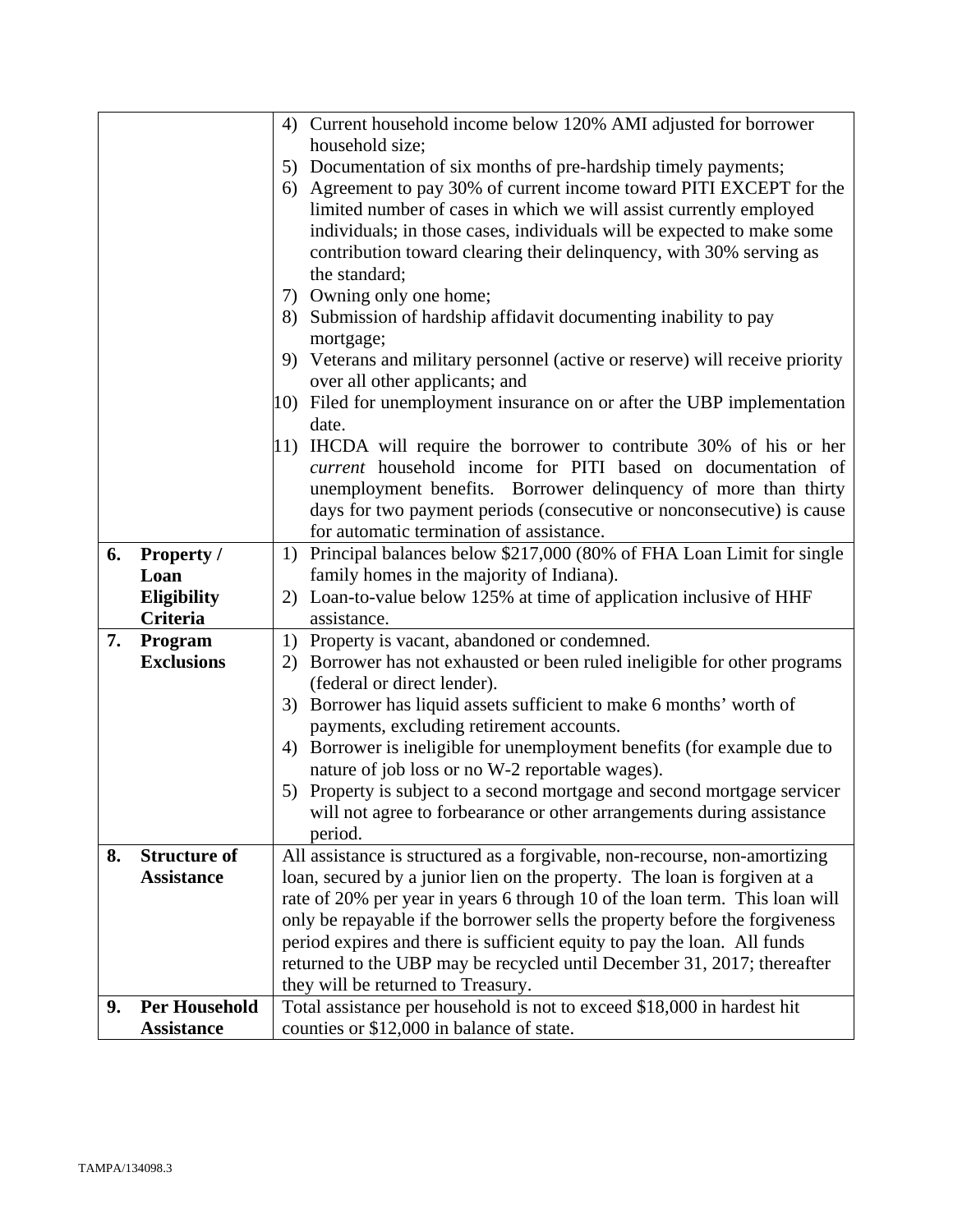|  | 10. Duration of     | In hardest hit counties, up to eighteen months or three months after re-     |  |
|--|---------------------|------------------------------------------------------------------------------|--|
|  | <b>Assistance</b>   | employment, whichever comes first; in balance of state, up to one year or    |  |
|  |                     | three months after re-employment, whichever comes first. Eligibility for     |  |
|  |                     | assistance will be reduced by the number of months' payment required to      |  |
|  |                     | bring a homeowner current on their mortgage upon commencement of             |  |
|  |                     | assistance.                                                                  |  |
|  | 11. Estimated       | An estimated 5,895 households will receive assistance, at an average         |  |
|  | <b>Number of</b>    | assistance level of about \$702 per month for an average of about sixteen    |  |
|  | Participating       | (16) months of assistance, inclusive of payments to clear delinquencies and  |  |
|  | <b>Households</b>   | assistance after re-employment.                                              |  |
|  |                     |                                                                              |  |
|  | 12. Program         | Provided that IHCDA receives prompt and reasonable cooperation from          |  |
|  | Inception /         | servicers, IHCDA anticipates that the pilot period will begin as soon as     |  |
|  | <b>Duration</b>     | November 1, 2010 (but no later than March 1, 2011) and will last for five    |  |
|  |                     | (5) months. After the pilot period, IHCDA anticipates that the program       |  |
|  |                     | will last for approximately two (2) years.                                   |  |
|  | 13. Program         | IHCDA manages the Homeless Prevention and Rapid Re-Housing                   |  |
|  | <b>Interaction</b>  | Program (HPRP) funding for the balance of state Continuum of Care.           |  |
|  | with Other          | IHCDA assessment tool for HPRP will incorporate screening for HHF            |  |
|  | Programs (e.g.      | eligibility for homeowners at risk of homelessness through foreclosure.      |  |
|  | other HFA           | HPRP administrators will be trained on eligibility requirements and          |  |
|  | programs)           | screening for HHF. IHCDA also manages the Indiana Foreclosure                |  |
|  |                     | Prevention Network (IFPN), which is a coalition of community service and     |  |
|  |                     | housing-related organizations, government agencies, lenders, realtors, and   |  |
|  |                     | trade associations that are actively addressing Indiana's foreclosure crisis |  |
|  |                     | through a variety of methods. IHCDA anticipates contracting with some        |  |
|  |                     | of the organizations which are providing IFPN counseling services to         |  |
|  |                     | provide eligibility screening, intake and preliminary underwriting for HHF.  |  |
|  |                     | Finally, IHCDA will work with the Indiana Department of Workforce            |  |
|  |                     | Development (DWD) to coordinate efforts; for example, the availability of    |  |
|  |                     | HHF for qualified unemployed persons may be noted in Unemployment            |  |
|  |                     | Insurance benefit determination letters from DWD.                            |  |
|  | 14. Program         | Borrowers will be pre-screened for HAMP, HAFA and HAMP-UP and                |  |
|  | <b>Interactions</b> | programs offered by lenders. Eligible households will receive assistance     |  |
|  | with HAMP           | from these programs before receiving assistance through the UBP except       |  |
|  |                     | where not eligible for HAMP.                                                 |  |
|  | 15. Program         | No leveraging from banks and servicers is required. IHCDA anticipates        |  |
|  | Leverage            | entering into participation agreements with servicers that will set forth    |  |
|  |                     | IHCDA's expectations for servicers, including acceptance of payment          |  |
|  |                     | from IHCDA and application of payment to PITI only.                          |  |
|  | 16. Qualify as an   | $\square$ No<br>$\overline{\triangle}$ Yes                                   |  |
|  | Unemployment        |                                                                              |  |
|  | Program             |                                                                              |  |